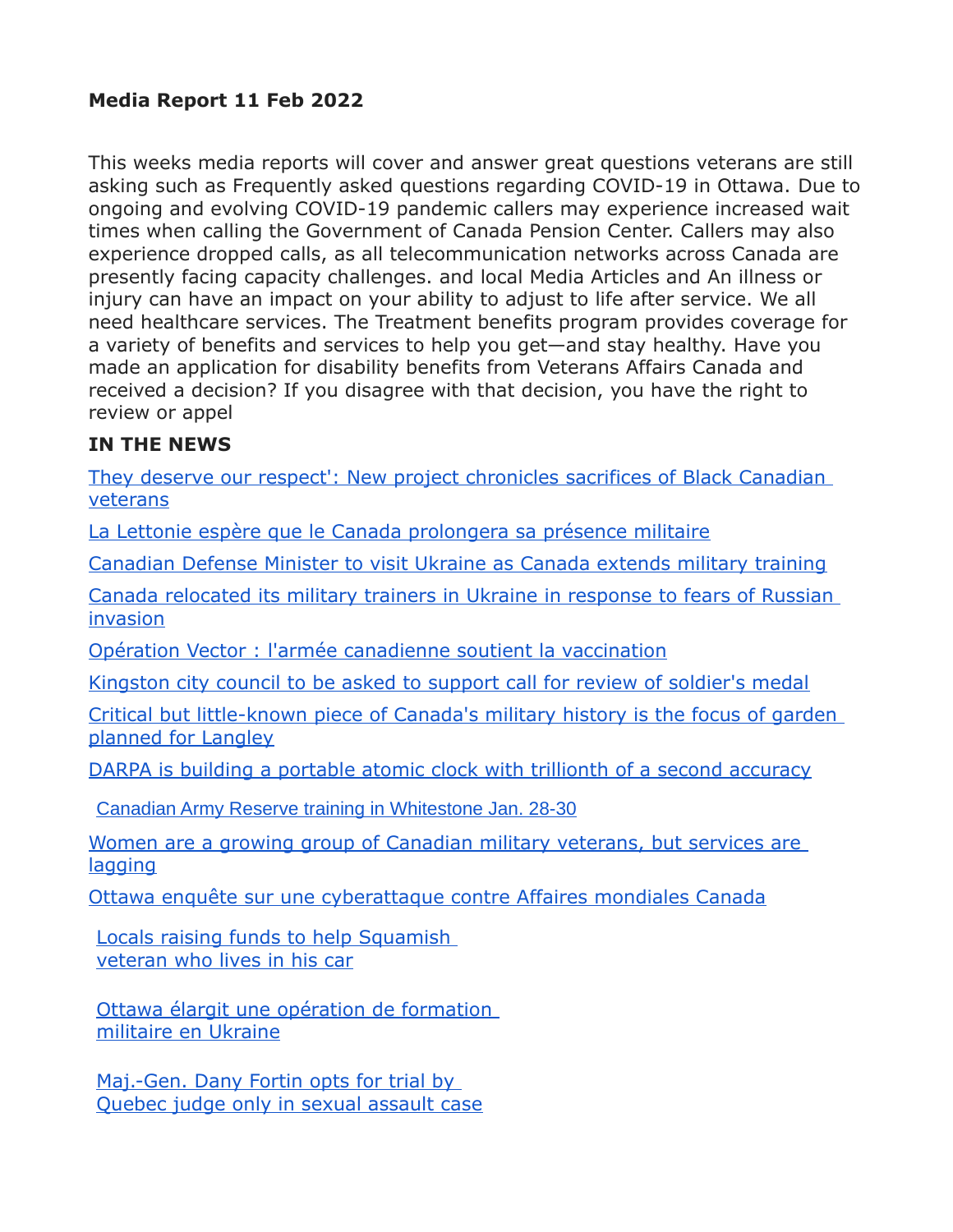#### **[New year, new resources!](https://www.veterans.gc.ca/eng/about-vac/news-media/salute/2022-01?utm_source=MVA&utm_medium=Salute&utm_campaign=January22)**

#### **Each month, Salute! provides news about:**

- benefits and services available to Veterans and their families and tips on accessing them;
- remembrance and commemoration activities in Canada and abroad; and
- other events, including public discussions.

You will also see stories about today's Veterans, their challenges and successes, and how they contribute to their communities after leaving the military.

### **In this edition:**

- Thank you for your input on [accessibility](https://www.veterans.gc.ca/eng/about-vac/news-media/salute/2022-01?utm_source=MVA&utm_medium=Salute&utm_campaign=January22#1)
- [Coverage for mental health](https://www.veterans.gc.ca/eng/about-vac/news-media/salute/2022-01?utm_source=MVA&utm_medium=Salute&utm_campaign=January22#2)  [services coming soon](https://www.veterans.gc.ca/eng/about-vac/news-media/salute/2022-01?utm_source=MVA&utm_medium=Salute&utm_campaign=January22#2)
- [Let's talk about mental health](https://www.veterans.gc.ca/eng/about-vac/news-media/salute/2022-01?utm_source=MVA&utm_medium=Salute&utm_campaign=January22#3)
- [New year, new resources to help](https://www.veterans.gc.ca/eng/about-vac/news-media/salute/2022-01?utm_source=MVA&utm_medium=Salute&utm_campaign=January22#4)  [you manage your mental health](https://www.veterans.gc.ca/eng/about-vac/news-media/salute/2022-01?utm_source=MVA&utm_medium=Salute&utm_campaign=January22#4)
- Launch of the Dementia Strategic [Fund](https://www.veterans.gc.ca/eng/about-vac/news-media/salute/2022-01?utm_source=MVA&utm_medium=Salute&utm_campaign=January22#5)
- [Powers of attorney can now use My](https://www.veterans.gc.ca/eng/about-vac/news-media/salute/2022-01?utm_source=MVA&utm_medium=Salute&utm_campaign=January22#6) [VAC Account](https://www.veterans.gc.ca/eng/about-vac/news-media/salute/2022-01?utm_source=MVA&utm_medium=Salute&utm_campaign=January22#6)
- [Send a valentine to a Canadian](https://www.veterans.gc.ca/eng/about-vac/news-media/salute/2022-01?utm_source=MVA&utm_medium=Salute&utm_campaign=January22#7)  [Veteran](https://www.veterans.gc.ca/eng/about-vac/news-media/salute/2022-01?utm_source=MVA&utm_medium=Salute&utm_campaign=January22#7)
- [Now hiring: Vimy and Beaumont-](https://www.veterans.gc.ca/eng/about-vac/news-media/salute/2022-01?utm_source=MVA&utm_medium=Salute&utm_campaign=January22#8)[Hamel monument student guides](https://www.veterans.gc.ca/eng/about-vac/news-media/salute/2022-01?utm_source=MVA&utm_medium=Salute&utm_campaign=January22#8)
- [Veteran story: Bruno Guevremont](https://www.veterans.gc.ca/eng/about-vac/news-media/salute/2022-01?utm_source=MVA&utm_medium=Salute&utm_campaign=January22#9) [—Changing mind, changing self](https://www.veterans.gc.ca/eng/about-vac/news-media/salute/2022-01?utm_source=MVA&utm_medium=Salute&utm_campaign=January22#9)
- [Happy New Year!](https://www.veterans.gc.ca/eng/about-vac/news-media/salute/2022-01?utm_source=MVA&utm_medium=Salute&utm_campaign=January22#10)

Please share Salute! with your friends and contacts so they can keep up on issues that matter to Veterans and their families.Let us know what you think about Salute! by [emailing us.](mailto:consultation@veterans.gc.ca) Learn more about [Salute!.](http://10.199.41.150/eng/about-vac/news-media/salute) February 02 2022 Dear Subscriber, **We are sending this notice to**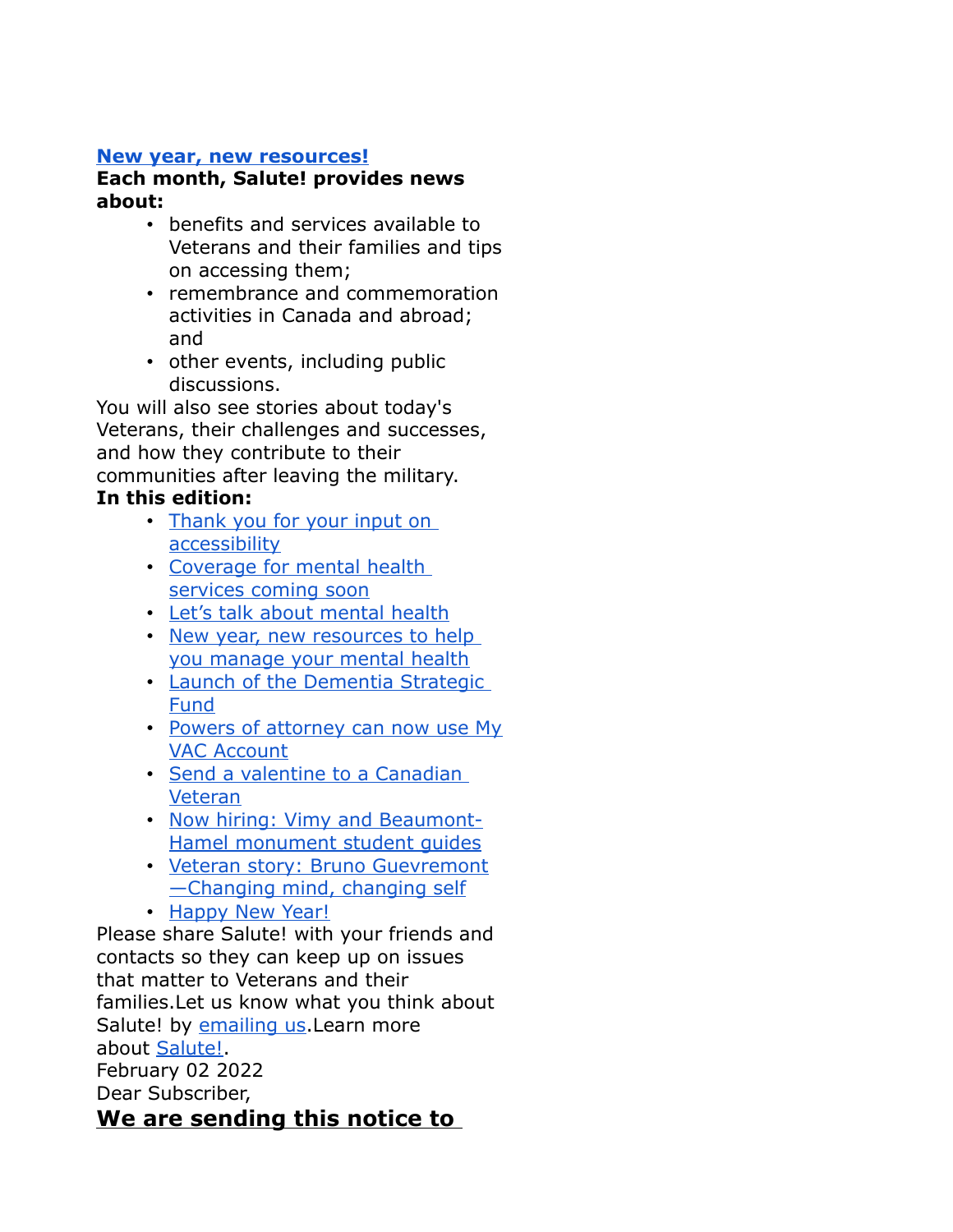## **remind you the Canadian government introduced the Digital News Subscription Tax**

**Credit** that Ottawa Citizen subscribers can claim on their personal income tax and benefit return from the years 2021 to 2024.

As a print subscriber, your subscription includes digital access. You can claim the cost of the Ottawa Citizen standalone digital subscription for each month you received the newspaper.

The Postmedia Qualified Canadian Journalism Organization (QCJO) designation number is: Q4267467 Maximum qualifying amount per monthly subscription payment is  $$14.00 + 13\%$  per month.

Your tax credit receipt is available [here.](https://link.calgaryherald.com/click/26569930.17322/aHR0cHM6Ly9pc2QtY2Itbm9ydGguY29tL290dGF3YWNpdGl6ZW4vbG9naW4uYXNweA/5b042e4f2ddf9c2508defdfdB40a0bc83) Simply log in using your delivery address and telephone number associated with your print account.

For more information regarding the Digital News Subscription Tax Credit (DNSTC), visit [ottawacitizen.com/tax-credit](https://link.calgaryherald.com/click/26569930.17322/aHR0cDovL290dGF3YWNpdGl6ZW4uY29tL3RheC1jcmVkaXQ/5b042e4f2ddf9c2508defdfdB8e4e65d6) or [Canad](https://link.calgaryherald.com/click/26569930.17322/aHR0cDovL2NhbmFkYS5jYQ/5b042e4f2ddf9c2508defdfdBef859ad1)

### [a.ca.](https://link.calgaryherald.com/click/26569930.17322/aHR0cDovL2NhbmFkYS5jYQ/5b042e4f2ddf9c2508defdfdBef859ad1)

Sincerely, Subscriber Services Team Thank you Matt

### **NATO NEWS AND THOUGHTS [From SHELLDRAKE] 11 February 2022**

**COMMENT from the NVOC National President: We once could travel (circa 1980) throughout NATO using NATO Travel Orders. Not anymore. The UK can not overfly German airspace with aircraft delivering military aid to the Ukraine – they have to fly over airspace north of Germany.**

**NATO Secretary General addresses Russia's military build-up in and around Ukraine with UK Prime Minister Johnson**

NATO Secretary General Jens Stoltenberg welcomed Prime Minister of the United Kingdom,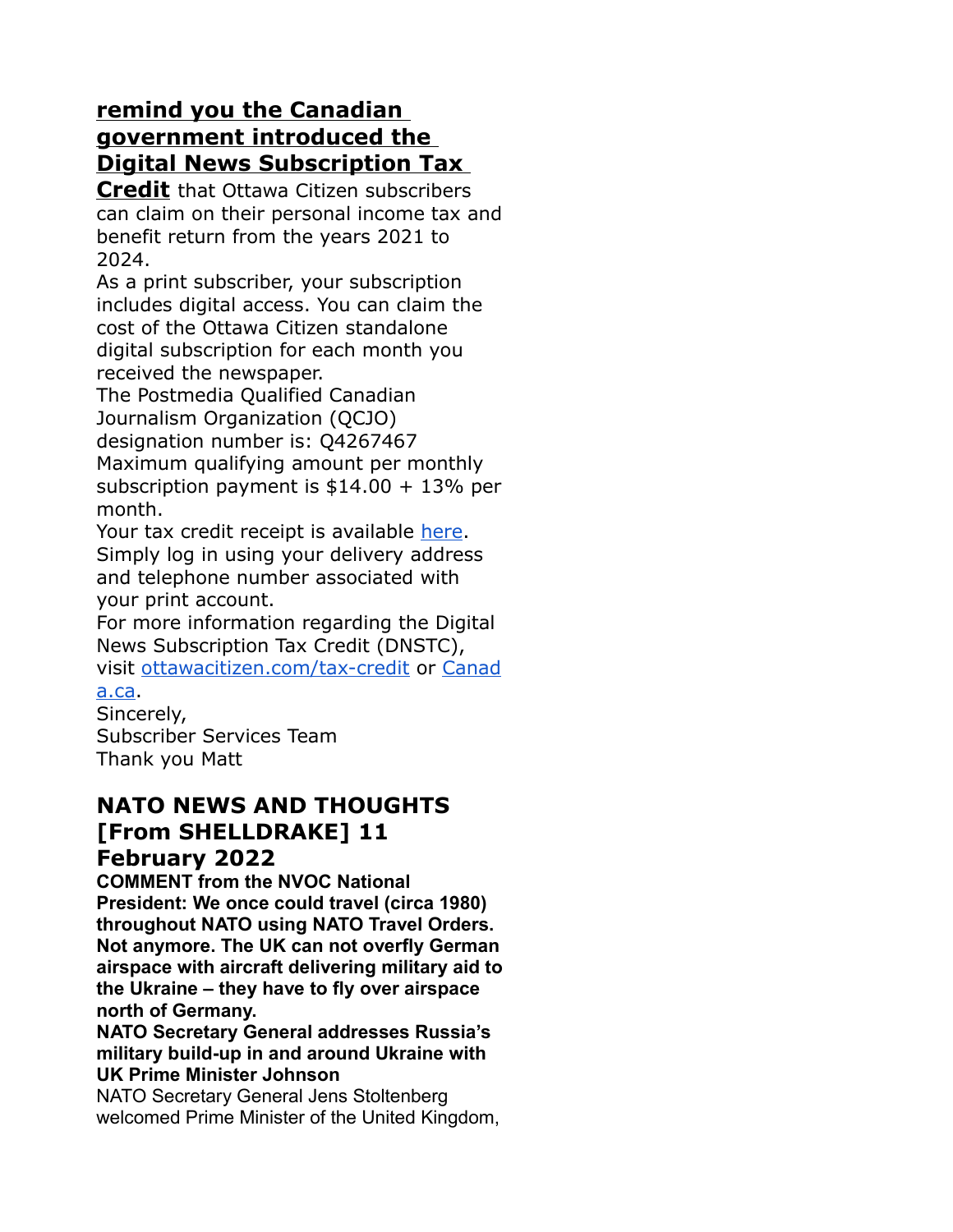Boris Johnson, at NATO headquarters, (10 February 2022). The two leaders addressed Russia's military build-up in and around Ukraine. The Secretary General said "*this is a dangerous moment for European security. The number of Russian forces is going up. The warning time for a possible attack is going down*". He underlined that while NATO is prepared for the worst, it is still committed to finding a political solution. He reiterated once again his invitation to Russia to continue dialogue in a series of meetings in the NATO-Russia Council. At the same time, the Secretary General emphasized that NATO will not compromise on core principles: the right of each nation to choose its own path and NATO's ability to protect and defend all Allies. The Secretary General praised the leading role the UK is playing, delivering both diplomatically and militarily. He welcomed UK's offer of more troops, ships and planes to NATO, which is a clear demonstration of Allied solidarity in action. He also welcomed Prime Minister Johnson's recent contact with President Putin, and the visit of Foreign Secretary Truss to Moscow. The Secretary General announced that at next week's meeting of NATO Defence Ministers, the Allies will assess options to further strengthen Allied security, which includes the possibility of additional battlegroups in the south-eastern part of the Alliance. "*Renewed Russian aggression will lead to more NATO presence, not less*", he added.

#### **NATO Secretary General outlines NATO's response to renewed tensions in Europe 28 Jan. 2022**

Secretary General Jens Stoltenberg today reiterated that NATO is the most successful Alliance in history, because Allies have remained united and because NATO has been able to adapt. That is exactly what NATO is doing today in the face of renewed tensions in Europe resulting from Russia's significant and unprovoked military build-up in and around Ukraine.

In a more unpredictable, more dangerous world it is even more important that NATO Allies stand together and build strong institutions like NATO, Mr Stoltenberg said. "*NATO is the foundation for*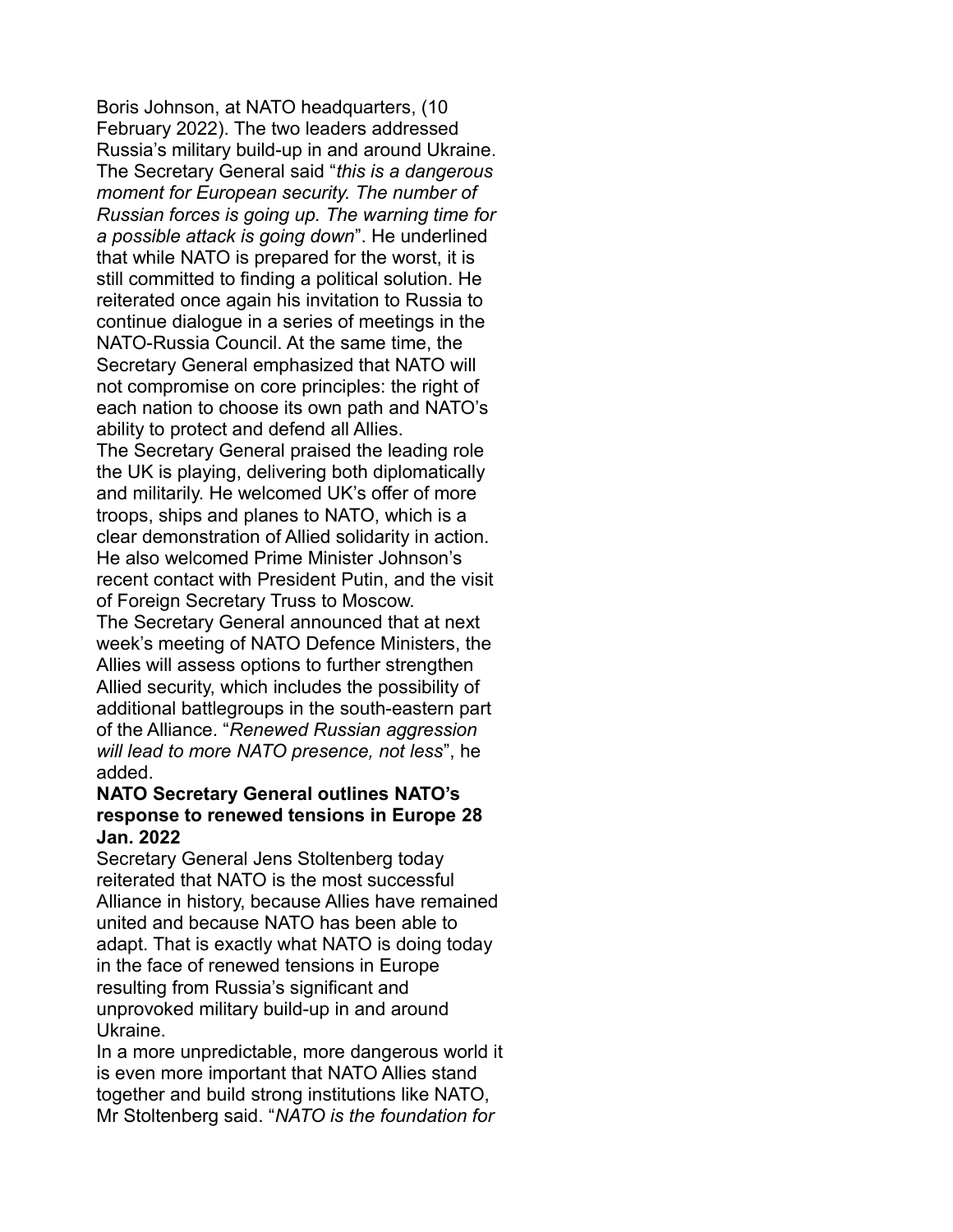*peace and stability*" in this part of the world, and NATO will continue to work hard to engage in dialogue with Russia and find a political solution to the current tensions.

The Secretary General made his remarks at an online discussion hosted by the Atlantic Council.

#### **Visit to NATO by the Minister of National Defence of Canada 01 Feb. 2022**

Defence Minister Anita Anand met North Atlantic Treaty Organization (NATO) Secretary General Jens Stoltenberg and reaffirmed Canada's unwavering commitment to the Alliance and the rules-based international order.

Minister Anand discussed her two-day trip to Ukraine and emphasized Canada's support for the country's sovereignty, territorial integrity, and independence. She and Secretary General Stoltenberg expressed their deep concern about the continuing Russian military buildup in and around Ukraine and underscored the importance of continued coordination and collaboration among NATO Allies in the face of the current security environment. They also agreed on the importance of continuing to provide strong political and practical support to Ukraine, including through Canada's Operation UNIFIER, which was recently extended and expanded until the end of March 2025, and is helping Ukraine move towards greater NATO interoperability. During the meeting, Minister Anand and Secretary General Stoltenberg also discussed the priorities for the upcoming Defence Ministers' Meeting, ways to strengthen NATO's deterrence and defence posture and Canada's ongoing work to establish and host a **NATO Centre of Excellence on Climate and Security**. Canada will continue to enhance its relationships with NATO Allies and partners in order to collectively address threats in the rapidly evolving security environment, and to help build

a stronger and more resilient Alliance. Minister Anand's bilateral meeting in Brussels is part of her first official foreign trip as Minister of National Defence. It comes after a two-day visit to Ukraine where she met with her Ukrainian counterpart and members of the CAF deployed on Operation UNIFIER. The Minister will now travel to Latvia to meet with counterparts and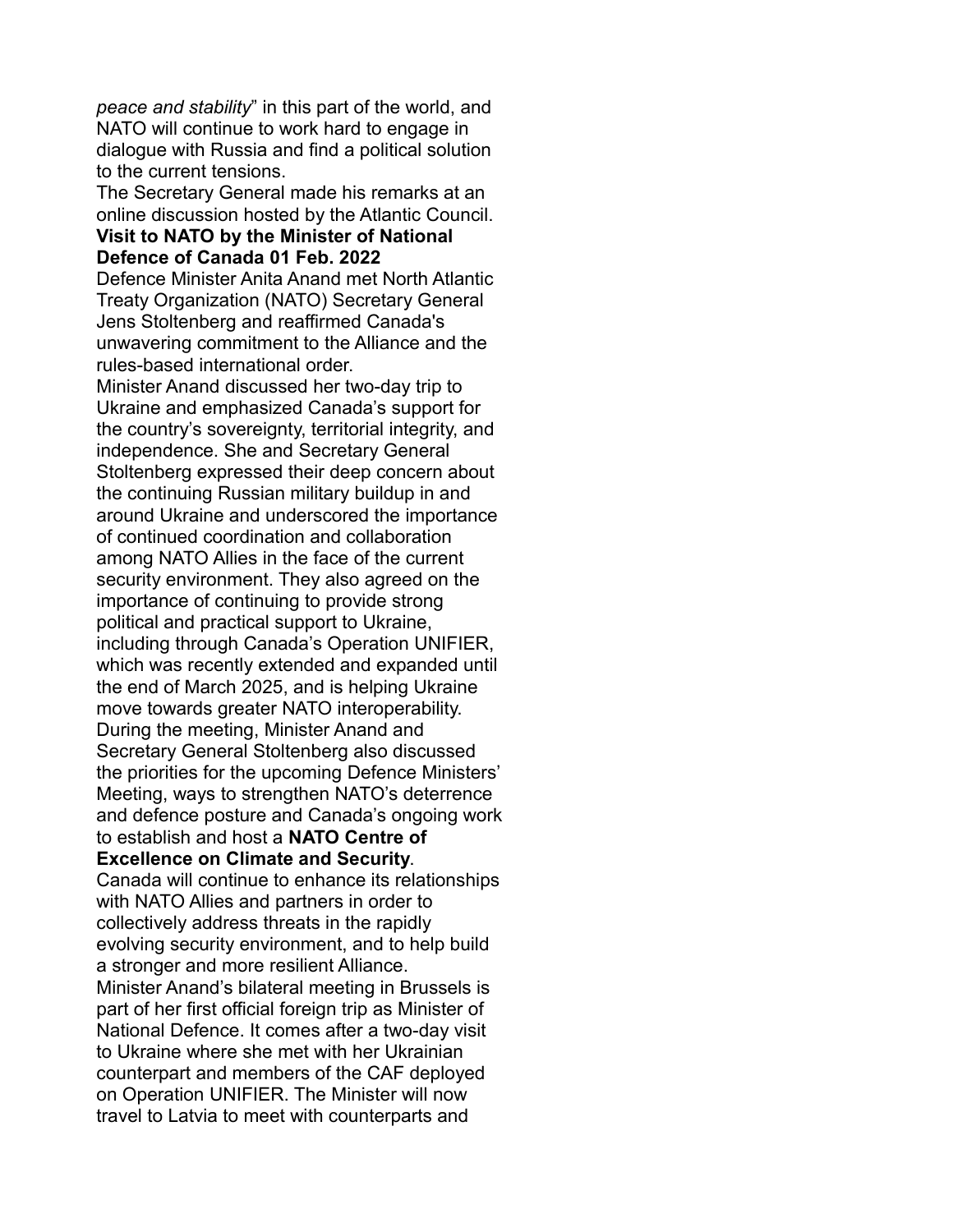CAF personnel deployed on Operation REASSURANCE where she will continue to work with Allies to support the security and stability of Central and Eastern Europe.

#### **Thank you Randy**

#### **Here's the latest '** *Salute* **'from VAC, for any of you who haven't subscribed In this edition:**

- Black History Month
- Remembering Private Mark Graham
- VAC wants your opinion
- Veteran and Family Well-Being Fund announces support for more programs
- Job opportunities for Veterans, transitioning CAF members or serving reservists
- Helping military spouses find jobs
- New supports for Veterans who experienced sexual misconduct
- Veteran story: Laurie White

• Check in on your well-being

### **Commemoration**

### **February is Black History Month**

Black Canadian soldiers during the Second World War. (Photo: VAC)

Black Canadians have proudly served in uniform for more than 200 years. Many overcame barriers to enlist and faced discrimination in the ranks, yet still put their lives on the line for Canada. This month and all year long, we honour their sacrifices.

Throughout Black History Month, we encourage you to [learn more](https://emails.engagementhq.com/ls/click?upn=9vcdD193qA8wVAWAMcxkDVIHwbevMrQOoPXLdn6t48o9ZR1vuKXRVYuSD-2FMayQpkDXi2K5vVGxaYz8BQBcrBnUe73L-2BG3ml0VzSy7xH6lwrFvTNnNmU0P0rKN8WQ-2FsZMnr-2FGlRfRgiZRPK-2BREZ7PifW6gXSMhjrPzWX8QP3pWvbo60YO19hH3orLIoB-2BxeJM-2FbCHjsOKgr0lSOTqrOrd7SboBwRtIt5DtYCuBR7aad277FbQNeyWo87Nug01hlkxLsSRsh-2FyZk1bMKYKkEh5EPQ8qARKxXXjVl5Slih4osU-3D1RRm_Qr-2FEWZZ2NSxEuYyz1vGYovtWkAk6eSF1GO3rpwK32i08-2FbwVB1-2BCpm8Ts67KVEP6hFppUw4JVXlKkEt5Q3WUjrHytlaCTL-2FueyTA-2BNI-2BL5Bk-2B1C0fZR23hcuhp32lD6y6fqOAms8Pk3LyfcBfchbVmA-2B4B-2BXJ4LINc8bp9ByZ1N6YoRyZAf6Iv3gPKgr64-2B0KvFP60SRV1mbyVrC-2BCVO8KKmhlOaPLv-2BuBH3WXTKhQUfgKRPU6wHFvwhqpL-2FJOGFvzogg1d7sbL8S5SYC2Ng1A-3D-3D) about the contributions of Black Veterans and service members throughout history.

Discover inspiring stories, like those of Second World War Veteran Eleanor 'Minnie' Gray, Sergeant (Retired) Bill Toussaint and Sergeant (Retired) Joan Buchanan, on [our](https://emails.engagementhq.com/ls/click?upn=9vcdD193qA8wVAWAMcxkDVIHwbevMrQOoPXLdn6t48o9ZR1vuKXRVYuSD-2FMayQpkDXi2K5vVGxaYz8BQBcrBnbUzaiDpDCLU52x-2FmU11-2Bwst-2BnLeRVxdkdm8F2qyDmekLsQoVVDAwwtM-2BsN9aZwJl-2F1hoGecBSYhyXppytE4RI-2BqQBrO70DjUYhTRqj5YWjET13N-2BkTLZ1qfhmORt-2BYSf18-2Bd1HpZ-2FHltk0nG1p1q3jKn1C6drAxk7EW86B5ynaq8OCXqQuy7aGL2D8SQW-2FxmiWBGOAUTT2NeN9o1HK66js-3DG-BB_Qr-2FEWZZ2NSxEuYyz1vGYovtWkAk6eSF1GO3rpwK32i08-2FbwVB1-2BCpm8Ts67KVEP6PWsszf-2F6zE4eY7EdfzWib1u9zxr4oXk9RFjfYiHWcv-2FfB4IF-2BLVRBNk1RmB7xnSffV0y3tDDrOgyta6ls2MlEG0LWl6s-2BPH-2BdkNZEnmAoobrCFdacDyZ5oN9zLAEQZGLCk3nk6SrcvfZSq5umZH6u7v3hWZnyxn3Vjure0JK0KbTm9YsxhiD7-2Ff9Yrv7-2BZ9l-2BAQepK-2F0Ww3UBCMo9pBzhg-3D-3D)  [website](https://emails.engagementhq.com/ls/click?upn=9vcdD193qA8wVAWAMcxkDVIHwbevMrQOoPXLdn6t48o9ZR1vuKXRVYuSD-2FMayQpkDXi2K5vVGxaYz8BQBcrBnbUzaiDpDCLU52x-2FmU11-2Bwst-2BnLeRVxdkdm8F2qyDmekLsQoVVDAwwtM-2BsN9aZwJl-2F1hoGecBSYhyXppytE4RI-2BqQBrO70DjUYhTRqj5YWjET13N-2BkTLZ1qfhmORt-2BYSf18-2Bd1HpZ-2FHltk0nG1p1q3jKn1C6drAxk7EW86B5ynaq8OCXqQuy7aGL2D8SQW-2FxmiWBGOAUTT2NeN9o1HK66js-3DG-BB_Qr-2FEWZZ2NSxEuYyz1vGYovtWkAk6eSF1GO3rpwK32i08-2FbwVB1-2BCpm8Ts67KVEP6PWsszf-2F6zE4eY7EdfzWib1u9zxr4oXk9RFjfYiHWcv-2FfB4IF-2BLVRBNk1RmB7xnSffV0y3tDDrOgyta6ls2MlEG0LWl6s-2BPH-2BdkNZEnmAoobrCFdacDyZ5oN9zLAEQZGLCk3nk6SrcvfZSq5umZH6u7v3hWZnyxn3Vjure0JK0KbTm9YsxhiD7-2Ff9Yrv7-2BZ9l-2BAQepK-2F0Ww3UBCMo9pBzhg-3D-3D) and on social media. Join the conversation using the hashtag #BlackHistoryMonth.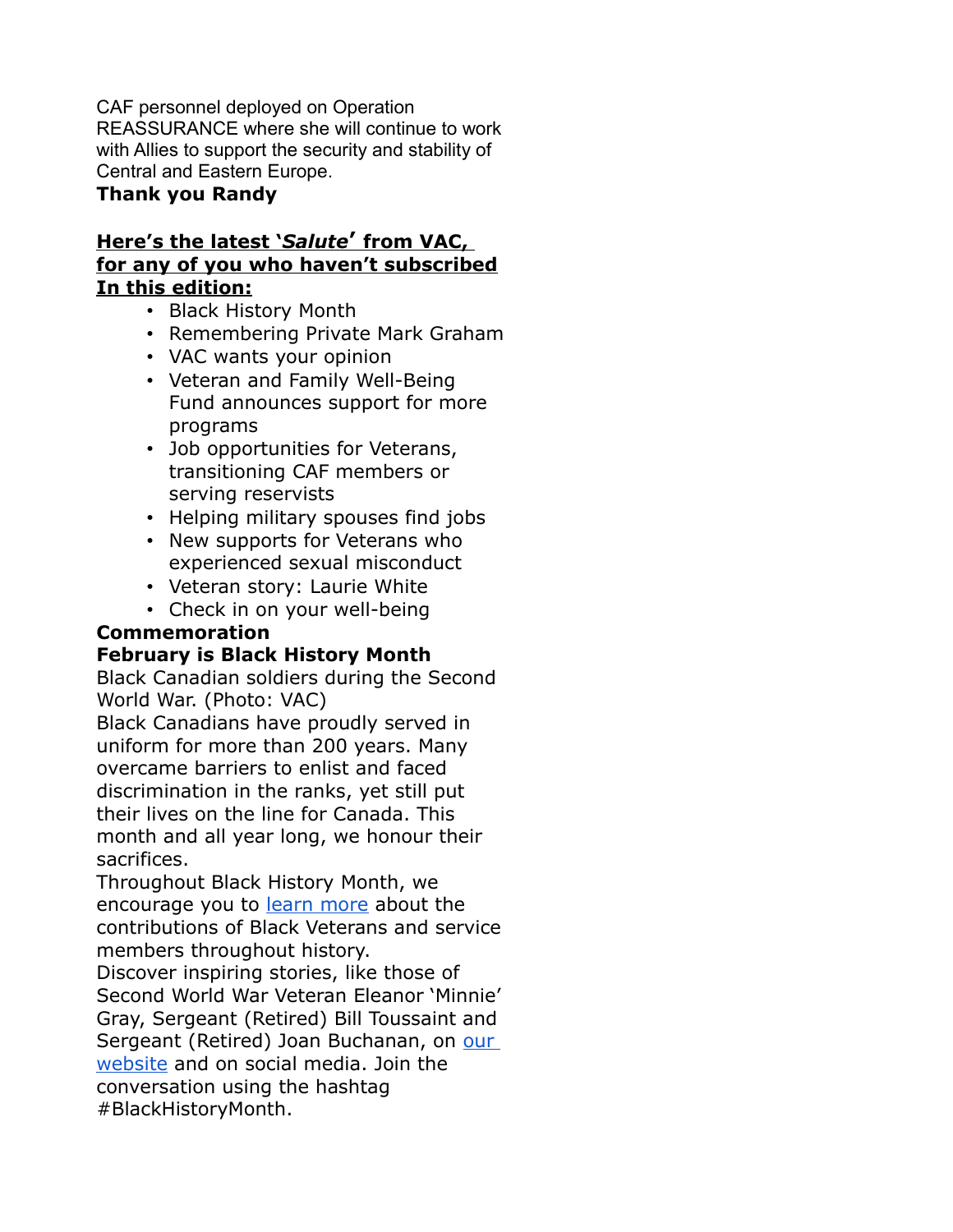### **Remembering Private Mark Graham**

Private Mark Graham was an outstanding athlete and soldier.

A world-class runner, he represented Canada at the 1992 Summer Olympic Games, where he competed in the 4 x 400 metre relay.

More than a decade later, he joined the Canadian Armed Forces to serve his country. He deployed to Afghanistan with the Royal Canadian Regiment, where his comrades described him as an excellent role model.

His life was sadly cut short in September 2006, when he was killed in a friendly fire incident in Kandahar Province. Learn more about his service and sacrifice on

our [People and Stories webpage.](https://emails.engagementhq.com/ls/click?upn=9vcdD193qA8wVAWAMcxkDVIHwbevMrQOoPXLdn6t48o9ZR1vuKXRVYuSD-2FMayQpkDXi2K5vVGxaYz8BQBcrBnaqcdeorH48FvEF6QF-2BhQIxklwBs5UkHse9FuRapdCoXdGASIBB3aVuYKFcqhCfEDSttabzCB7gitciyZBItol3hSBFlkhbkI99ySqsYzS2ZP5GzWH6-2BLNx1EwreDBIowl2H9nyuLgGxc0kSZB6-2FpX-2FCqzYw8DNZ2hmgUEp-2F91Z4S4pfXMYjiZajsrujn7lDNrLdc5z9jSdHIgfWoIthYIs-3DqzXX_Qr-2FEWZZ2NSxEuYyz1vGYovtWkAk6eSF1GO3rpwK32i08-2FbwVB1-2BCpm8Ts67KVEP6usNxdBiSRFSUTVD2reuOD7Y6iowWrVCHMMljazaQE4X3fcj5e1OR7kRJOlBJF34oEe1RCtIWQz-2FRV-2BT3LmbLtIad4LURcJFX8y7AwktoO9YecfFcp9016W1rFaIj4SnGR18iDG8tfrikh18kVb29FBP-2FAyIdZE8w5RP1IR-2BfCfj2G0KeeQPoDCOYwIv4nMyH3H-2Fdn1GAvFgoIbM5nsmhYw-3D-3D)

Discover [more inspiring stories](https://emails.engagementhq.com/ls/click?upn=9vcdD193qA8wVAWAMcxkDVIHwbevMrQOoPXLdn6t48o9ZR1vuKXRVYuSD-2FMayQpkDXi2K5vVGxaYz8BQBcrBnUe73L-2BG3ml0VzSy7xH6lwrFvTNnNmU0P0rKN8WQ-2FsZMnr-2FGlRfRgiZRPK-2BREZ7PifW6gXSMhjrPzWX8QP3pWvbo60YO19hH3orLIoB-2BxeJM-2FbCHjsOKgr0lSOTqrOrd7RH6jsHHf2bWIzahwh2hwgtgvotFjPXtAi4BNWts0rnbAn7XCVTFtMJ6YR-2F9dcQOFjIuizAF5cEruTD8me5LRsY-3Du_1N_Qr-2FEWZZ2NSxEuYyz1vGYovtWkAk6eSF1GO3rpwK32i08-2FbwVB1-2BCpm8Ts67KVEP6Wgh-2BmeldsRtRx5C-2FubOzIdTB-2By-2BvCjNXISL279uSYDFFdwewn1oogHgBnoaaDzthPs61FMm4IoovzbMFyW0I-2BhC-2BlcJpC2e2qk8xqCGnplCnRfRqvTRBpsQpzlAa15pgM7bVq-2BrPrmfmSRXoq2V0B9SuWG-2FF23HDfu180B4RgmEcJl0Wj55NfPWdF9p1MRhLq8PPR6WfjwrAOjyYtCfMRw-3D-3D) during Black History Month.

# **Engagement**

### **VAC wants your opinion**

We need your help reaching Veterans who do not receive VAC benefits and services. We're surveying the Veteran community on how they learn about and access our programs and services. We're looking for Veterans, Canadian Armed Forces (CAF) members, former RCMP members, family members and caregivers. Even if you have never contacted VAC or do not currently receive VAC benefits and services, we want to hear from you. This feedback will help us reach and serve more Veterans. We are also reaching out to Veterans who are, or have been, served by the Department. These names are being taken from a random sample.

The survey will take about 15 minutes to complete. It is being conducted on our behalf by the independent Canadian research firm, EKOS Research Associates Inc.

Please visit the [EKOS Research website](https://emails.engagementhq.com/ls/click?upn=9vcdD193qA8wVAWAMcxkDZbcOkp3DU4zklN3UGxXoXLdU6P3Arqa-2B6mMSZh36NJZP2CAdxJa84yF1b2nvvbX4wiSk9znye6QtDubtYh8GjE-2BIrZn-2BXzEjCgprg1ZCgn5PGUQZtJRRlQnEB1dGsHyeAan-2BFXUirLTU4noU8LETdzRvdW-2FHia-2BsuYq5IjS0-2BR-2BMroAsF-2FG-2BXdxmnwHTx5gqEpsz3LmUlxfEsh-2F88usyW4-3DlVbb_Qr-2FEWZZ2NSxEuYyz1vGYovtWkAk6eSF1GO3rpwK32i08-2FbwVB1-2BCpm8Ts67KVEP6K77r6sOe-2Fdn9-2FwLzEp-2F-2FNDgLu1EwrU1RHipbAv-2FJyMXCJ4JMaYRW1NCvAIMRmLA0ODZah743y5i2C61PPf0ZaB8WIxH1DI3lX9UaopouF8tskVUNkQ4yN1Wekqq-2BTFkWObcPt32KY2K9HXS7RkvUTShOFi3UbAYOzNrbPJNkJkFHNPzYxvBSXuv7TOuz4cDAuUl-2FJ6Juqj5BASkox2dq1A-3D-3D) for more information and to participate.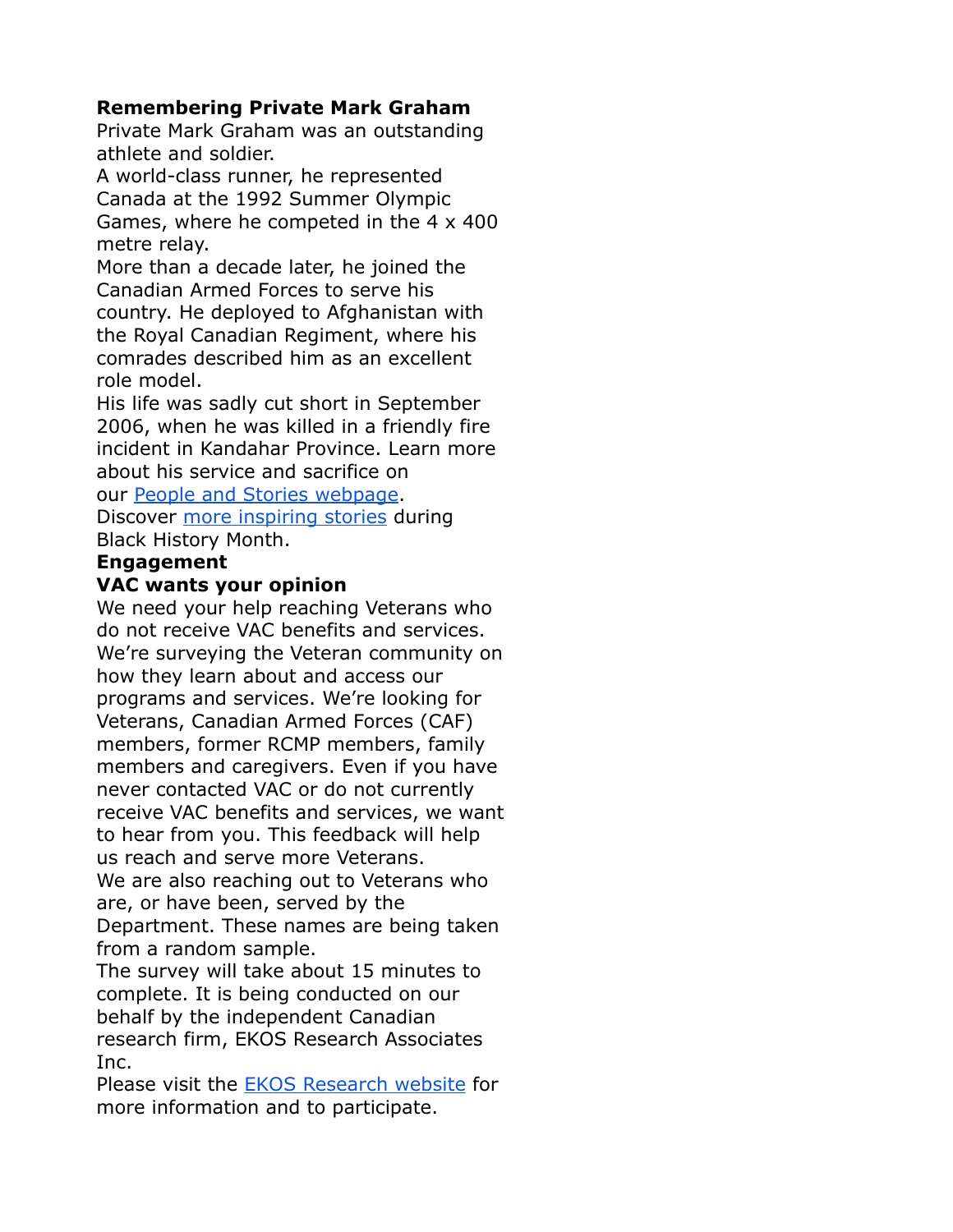Participation is voluntary and your responses and personal information are confidential in accordance with the *[Privacy](https://emails.engagementhq.com/ls/click?upn=9vcdD193qA8wVAWAMcxkDQFEx17XLgC2RoP7abvL-2Bmlv5zDySYIn98F-2BDRr0f4j2DJcL-2Bb4dTPaC8xD2emIu0APTkWP1HdMDS5MQbS0KC-2B0wDkb6eVAcVTZ1CEkQa3LW1pyFyVRvpmj0cppllFTHJQWBFGu-2FsN584qzvap2OZoE85N4WeaxYQhADkhH0H-2BYFToDUmEYvMiOvx448kV0FkBECuBadTS-2FmeXlYsB5UpYcBiOlPlMwSJLlZ74GrvQpSQEmj_Qr-2FEWZZ2NSxEuYyz1vGYovtWkAk6eSF1GO3rpwK32i08-2FbwVB1-2BCpm8Ts67KVEP6xxvlqu48HH7rRlT-2BPwLBgRXtnII0NEUOIiKJyE5QG6gcwPu9CGSORcy5PKAs-2FwowBDVMkbWRhjhPYyRj9V77ZtS-2Bhvg0NUswFirQUdwIGKdEbZfmxEOzOSu9cr-2Bj7MuN6ohbaVXDPYNbonBPxDAaPp5l13OOLnJZAz4Rh8JrY7KROPF8D3tXqpT-2BF5vLOZIGcNqUKzyVYM6dRymRP0JPFQ-3D-3D) [Act](https://emails.engagementhq.com/ls/click?upn=9vcdD193qA8wVAWAMcxkDQFEx17XLgC2RoP7abvL-2Bmlv5zDySYIn98F-2BDRr0f4j2DJcL-2Bb4dTPaC8xD2emIu0APTkWP1HdMDS5MQbS0KC-2B0wDkb6eVAcVTZ1CEkQa3LW1pyFyVRvpmj0cppllFTHJQWBFGu-2FsN584qzvap2OZoE85N4WeaxYQhADkhH0H-2BYFToDUmEYvMiOvx448kV0FkBECuBadTS-2FmeXlYsB5UpYcBiOlPlMwSJLlZ74GrvQpSQEmj_Qr-2FEWZZ2NSxEuYyz1vGYovtWkAk6eSF1GO3rpwK32i08-2FbwVB1-2BCpm8Ts67KVEP6xxvlqu48HH7rRlT-2BPwLBgRXtnII0NEUOIiKJyE5QG6gcwPu9CGSORcy5PKAs-2FwowBDVMkbWRhjhPYyRj9V77ZtS-2Bhvg0NUswFirQUdwIGKdEbZfmxEOzOSu9cr-2Bj7MuN6ohbaVXDPYNbonBPxDAaPp5l13OOLnJZAz4Rh8JrY7KROPF8D3tXqpT-2BF5vLOZIGcNqUKzyVYM6dRymRP0JPFQ-3D-3D)*. Your responses are anonymous; they are not kept or shared with VAC, and will not have any impact on the benefits or services you receive or may receive in the future.

This public opinion research study expands upon earlier consultations we did with the Veteran community into the topics of awareness and outreach related to our programs and services.

We kindly ask that you share this information with your network. Thank you for your assistance!

#### **Programs and services Veteran and Family Well-Being Fund announces more resources for programs**

Thirty-six organizations will receive a total of \$11.3 million from the [Veteran and](https://emails.engagementhq.com/ls/click?upn=9vcdD193qA8wVAWAMcxkDVIHwbevMrQOoPXLdn6t48p-2BeAYRKUTvuzehkNrBC0UBNd-2FL3SUA4k1FDCCLZBb1GoHuPcxFW1MfvP-2BvcG6mlA-2FE99f2P-2FpNcBozyBmxJTnYx6GRmMAJAFNM2Yni5JIlLEKyNKeBHF70JO0cuRL-2F2nfxO5XPTzsP9PcUynUnumkVU7hBBKD-2FcVfWGlyHt7Idr6mSiIUolwbAsZalfExOqQ0Uiz-2FCjQR1L-2BguMzhxSvUYS4TVdbSpwufL17GAMGHTfqkYypllYus1vAM8HKOfGeQ-3D3WMT_Qr-2FEWZZ2NSxEuYyz1vGYovtWkAk6eSF1GO3rpwK32i08-2FbwVB1-2BCpm8Ts67KVEP6T3GR4w8k8tXMMeGQndpNvCv40xjMoDrE5UZA6S4o9Zoo6ktJ6zqztytgH5zpvM5R-2FfHI9WmBZKrcqPvXb7lrGF-2BBB3KK5q2kL4ztGuQv8e4QTJusQySfzGBoqqaNhz01Z69T5UCZo2GczozScDW8RHv5OvR8zozxThdKu9w4CVWNhVhL5fy3wLFJ3stgM4QHPxq2-2B5aE7PgnuaaTiwkN6g-3D-3D)  Family Well-Being Fund, thanks to additional investments in Budget 2021. Four virtual events in January announced funding for 10 programs:

- • [Serene View Ranch](https://emails.engagementhq.com/ls/click?upn=9vcdD193qA8wVAWAMcxkDegr5CEgMHuODrTVO7YYa-2Bv2If110rhWX2-2BYQkVG4P69yQ0l0nLsjVTgjnPrmIQs-2FaDyC-2Fo6s-2Fxm-2Bhk7OFpMQCPfh1uSu0Kyod3A4dIVMWS1VraEgdzq6Zka9MKBNuUlCFAV8FKseeQpQszgy4TZ361P5kLz3pLpNbWgd8rVar2X0qoyDFfgJx2NF4xZv2OEtqD3yarVdQ-2F-2BsSSD1Wk-2BWJI-3DdBoD_Qr-2FEWZZ2NSxEuYyz1vGYovtWkAk6eSF1GO3rpwK32i08-2FbwVB1-2BCpm8Ts67KVEP6U5YD78WMXxRadt9lGblhlDltT0qGdLWs10Jk-2Fn9G9Wt4DGTB2IurloPgWu0f-2FnOIZPwHDxAqfxk6WTbD8hsWiG5p6cAeQz6rp9qBcC0iGtp96JwU2yV8C-2F-2FCisgsg-2FwmCtJhbug1KHFNc1xCH-2BhNrKzgORZHgRTcIKFtkTbZ8FNLTwgBGRsv65aA-2F1VBTbaz-2FPpMMp14537j7-2B7u3iC4vQ-3D-3D) of Alexandra, PEI, will receive \$400,000 to develop a stabilization, grounding and resiliency program for Indigenous and women Veterans.
- The [Lest We Forget Community](https://emails.engagementhq.com/ls/click?upn=BtL6lsHYvyMss-2FLES88SXW-2Fy5sQsyLskQTAZZt63DhwnLjTRkQLCNmjXWHXJeRyxca5ZjYRLM0T1ICY1jbaaQDSaOuuw9doFFCKGfAoTkRx6fbMcqCpbC4RQnWtXEFQN7DFL7N93c9EEgULFxD3teQ8kBUKB2hSjf5l6JjGJGxiG21XaJQKfJSftj9mGCzT2Jf6WHNeoIaBWue9iqe4As3kWZcAwP-2BbKX0nMfgdNgqVpzO4o3ayR0pML4RsQLYVj1Dsk_Qr-2FEWZZ2NSxEuYyz1vGYovtWkAk6eSF1GO3rpwK32i08-2FbwVB1-2BCpm8Ts67KVEP6cPIz3JnHUDlAQiAb7GSYUlK00U6IrQwQof-2B5lpV5vq4OMxn-2Bor9tIlFCo2W3T0Qk9C3tprnnNulMvJ5sWOrptkJbzr-2B1TVq6XHCwe8hEHEgvoB-2BgYqdS8EyQydozmR09pVlFiPen-2FQihxnjdIjcHubniERTQo-2FLL9S2cjXl67KWU1KkM0u-2Bjwd-2FmkglN4r-2F0-2Btoypd-2BT6trCInwm5Ytuiw-3D-3D)  [Veterans Committee](https://emails.engagementhq.com/ls/click?upn=BtL6lsHYvyMss-2FLES88SXW-2Fy5sQsyLskQTAZZt63DhwnLjTRkQLCNmjXWHXJeRyxca5ZjYRLM0T1ICY1jbaaQDSaOuuw9doFFCKGfAoTkRx6fbMcqCpbC4RQnWtXEFQN7DFL7N93c9EEgULFxD3teQ8kBUKB2hSjf5l6JjGJGxiG21XaJQKfJSftj9mGCzT2Jf6WHNeoIaBWue9iqe4As3kWZcAwP-2BbKX0nMfgdNgqVpzO4o3ayR0pML4RsQLYVj1Dsk_Qr-2FEWZZ2NSxEuYyz1vGYovtWkAk6eSF1GO3rpwK32i08-2FbwVB1-2BCpm8Ts67KVEP6cPIz3JnHUDlAQiAb7GSYUlK00U6IrQwQof-2B5lpV5vq4OMxn-2Bor9tIlFCo2W3T0Qk9C3tprnnNulMvJ5sWOrptkJbzr-2B1TVq6XHCwe8hEHEgvoB-2BgYqdS8EyQydozmR09pVlFiPen-2FQihxnjdIjcHubniERTQo-2FLL9S2cjXl67KWU1KkM0u-2Bjwd-2FmkglN4r-2F0-2Btoypd-2BT6trCInwm5Ytuiw-3D-3D) in Summerside, PEI, will receive \$400,000 to improve the economic security of women and LGBTQ2 Veterans in PEI.
- [Helmets to Hardhats](https://emails.engagementhq.com/ls/click?upn=9vcdD193qA8wVAWAMcxkDbibz3CZFToZikMG9SOMRDo3Pn7Zq-2BjYn2CzoWkVLz8P7RfPYUaEn6nOSsDXhvLuzcyRQ5zyOGaW0tIfspoF-2FYqPYBd0HhmT46et00jSWoZ-2FFrj6rfVLHZ42eDMbqx0t1KDYb4OOwqsx4MkgP6C6ONaBmeH0lEg0ay61ksqzgaGNSljiq7dflUdqMB6XlhqhRPUhY2a488rt0Ymov0LljZ0CeWjWTQOaQLbHuACMEVQf1lWG_Qr-2FEWZZ2NSxEuYyz1vGYovtWkAk6eSF1GO3rpwK32i08-2FbwVB1-2BCpm8Ts67KVEP6eRZmclWmyhXB2oOnvLt0fb1uEIu5J5xVh8FqDaYctp0PV-2FXzvQE-2F5MrWvNONCBg2CTE3oPRHSpZPsQSh7OXZUxbU1LY6Lop6NBoHvlJtVAv8c5nli6RbItQlXWThXReb5Tp-2FbZ-2B8vk-2B1PHZ8ispZ-2BhGAGFjbBMBas5x4Ukg3GNwJgB9onsgtX9B7gDUEMspjiiI5ctggEmfp-2FXdvajTyfg-3D-3D) of Ottawa will receive \$700,000 to assist women and LGBTQ2 Veterans in skilled trades careers.
- The [Ottawa Innercity Ministries](https://emails.engagementhq.com/ls/click?upn=9vcdD193qA8wVAWAMcxkDaJo-2Bp4ihM9o5rUE5MaxpjPt4m8wU0OgjZl0j5N-2FV5Ck3ACe-2FvuyhNI3O8HvTb-2Bj3vfzL76kjcKn23MT4cddleg-2BJ-2BovuZKaxISAwca-2BQ08cYQtyieBrftZ8dwvfiGXIUAnGAoPz0ME2MJ2xl7YNnBz64aCJ5uwO2yDwOHVhhtiA5T3vvRYLG41mNrfTqGQ70L-2BVt3vj1LUPVZY6BK-2BuTnaUVfvxIDJzoCML4PY8i7sqy73A_Qr-2FEWZZ2NSxEuYyz1vGYovtWkAk6eSF1GO3rpwK32i08-2FbwVB1-2BCpm8Ts67KVEP6C5gJW-2FCEj5pF2-2BtHTbAl06RBIkJYndvfzSJnatbLD6HI-2Frg4hy2CXFsCDrN6QGQ-2BisOvcmmYwrG0KVnjyEbtspzTR0F-2B-2BDxDevUggAVVXQAl5D5VeesM9fS2p47TaWKtynBZMak6QYj7-2B9CixtqpLjN5-2FonnuOkNQuHui4PpAzYFc5Y4UO1uEDugGvj8GguplwAVfBm93XjqZKDsoL8vAg-3D-3D) will receive \$175,000 to fund their Operation Inclusion Project.
- [Perley Health](https://emails.engagementhq.com/ls/click?upn=9vcdD193qA8wVAWAMcxkDWhPFKLn-2F3W6e6dq-2FwN9fGNVwV-2F2zTjibFsMcerQrzb-2BddR3vSMOt5cD9xp2xf5WXmCexK8z-2FFbz45YcH4OVbmjlZQSQEYkCR-2F-2F6Ms2jl-2FE36iMDjhg1e4EW3Io8XNllR9Y4qKf9wMkB5JjDQZjZj7NFO6pN-2FK9OHQNJ5hcZEvQW1bxNUuut3RE59e05Y1BPgwf-2BVWtyNxkF4zsWVeWDqQc-3DVguL_Qr-2FEWZZ2NSxEuYyz1vGYovtWkAk6eSF1GO3rpwK32i08-2FbwVB1-2BCpm8Ts67KVEP6qJcfufe-2FmD0wWDVkVXANqQCL8WlmKG0RYqLwg6x4eqZYS-2BiUUT8RgK5jVXoiFlwxBMbdLcGXYtPBO8mpyDp0jzpPu6CxGN4CJf-2FYe3mL2HrpDSB8ej7vrR5HodhjB7g7rlOIwxZrA4-2Bh1dhkZAy3ZuFg9O3aKSt13fdYoeVBGJD9-2FLnoxujoMMHxyrDQGA0-2BGLrEBP4e8TEr39M3DWz4Gg-3D-3D) in Ottawa will receive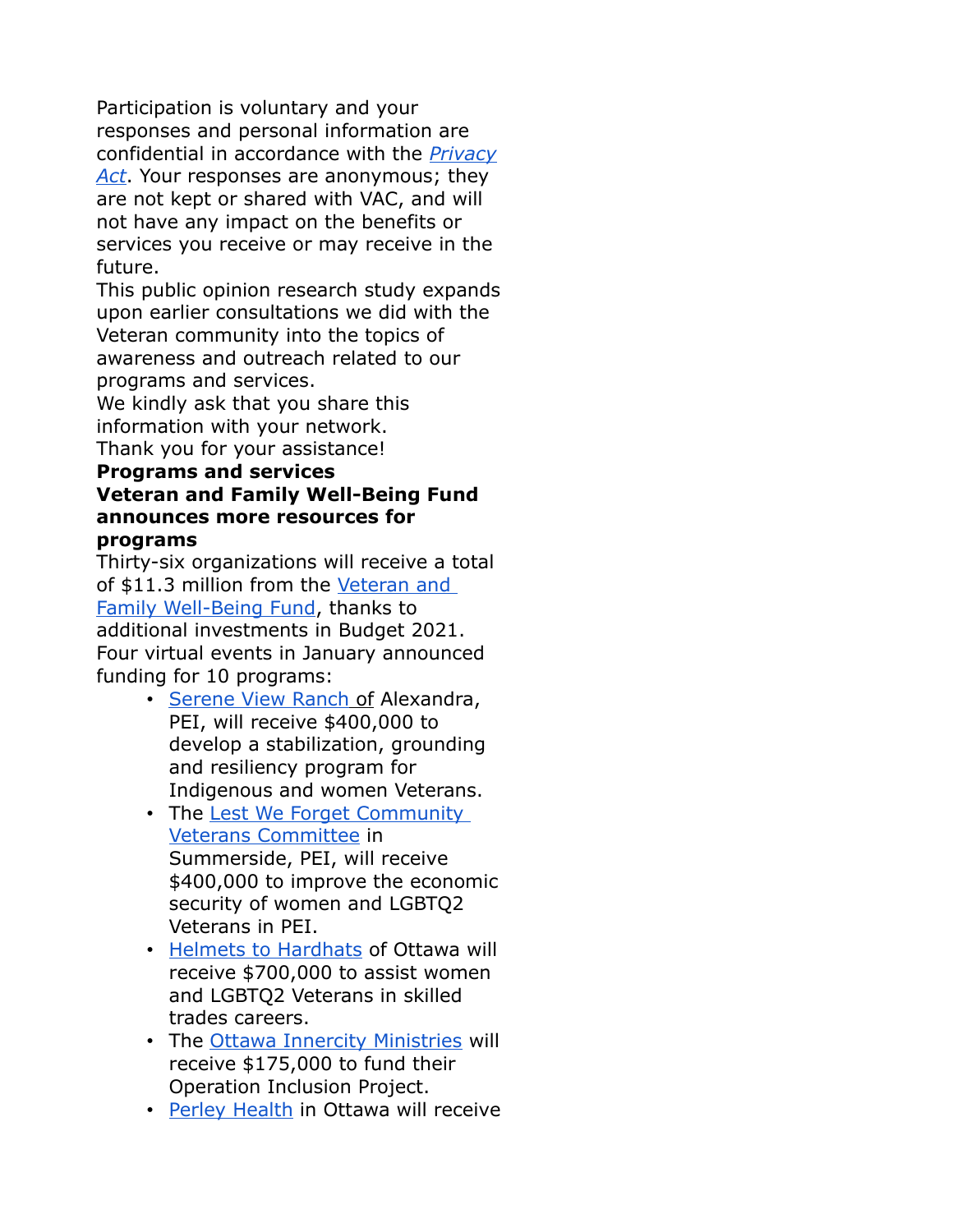\$131,050 to fund a project that will gain a better understanding of older Veteran and family health and well-being over time.

- • [Clinemetrica Inc.](https://emails.engagementhq.com/ls/click?upn=9vcdD193qA8wVAWAMcxkDfvsO1PJ-2BLa7wMlwo02jkEItaUGRfCHC9oHO4ZT-2FKmzKseGXYKIiEHEf9hbwWYlpQ2l761ZUmAUHFYJzeovYYPvjjGcf-2B7ay0KhHS9qhiarZgBJffzZIgXie3vTYBjVD7E3BB-2B1ZFWEXYRrkLmxUUIeUfc1d9z4BmBx9WqH9l-2FQAao-2Bhd6qKDGpJEHQzsWQJowWnEWlpFGOCRE-2BH3P6INZw-3DUTKY_Qr-2FEWZZ2NSxEuYyz1vGYovtWkAk6eSF1GO3rpwK32i08-2FbwVB1-2BCpm8Ts67KVEP6RPNWyxltgURfcTPamzEeGacU3Zpxg5CFRfuEA1D0Go8jnab8GRww5ZjmydTKsfa0ExW4w8XsXzIpoCRVffmwqNW2VqafEuV4sGSAi8JdWY9bxuiLYUwPNZDNYz8-2BZy2hsfpz2cU5q7G1413nvTfQzDJ1bbsmPvhJWKWLs2HermhIC5dFbIz6RWFWmZncbzl3GuhTeP7JFK8jUDkn8Bt4Qg-3D-3D) in Montreal, will receive \$500,000 toward their Push Past the Pandemic Recovery Program, an online health promotion program.
- The Quebec Veterans  [Foundation](https://emails.engagementhq.com/ls/click?upn=9vcdD193qA8wVAWAMcxkDZg-2Fl9-2BzInNTXfQ4zlrvj1kGkYz0k1F-2FOUqO3dflxKTC1BLebGD7TZMoZbAegBlC5VEoGyYpJ8RAixfva5SurW7qTUr3epf6h9yHRtqPD5qFLRXJxgVmgfXOcxUp4Udz-2BjDkoukJURMmpbRlbEWV9Bl8p8ilD9eyt8hssszw4pZOwqnRTFZPbVrjLC6Ms5BvrBQ7FY4qoNEMTP-2B3cJqnkHI-3DRCL2_Qr-2FEWZZ2NSxEuYyz1vGYovtWkAk6eSF1GO3rpwK32i08-2FbwVB1-2BCpm8Ts67KVEP64suf61NclJS2VTnfujnMf8AvqeMZWzX6GMmubHEHlPCYblrZNqZGGLQrzfyccov1Idc1fdZ61kwMMu15R1riVGgNtjxYMsLw4LADkqysc77npdQTFBSLnrlZQvyqX9IAUnKki0OKy-2FwXDJLHxMLWhCJ15lsiZ2PNQKnw9e6R0q6jOVQvKwc34biO7r3AexjkDff4TuCZ9a-2FKrWsPkaCEKg-3D-3D) will receive \$200,000 for *Programme des vétéranes*, which aims to reduce the rate of isolation and suicide among women Veterans.
- Morrow Consulting and Training  [Inc.](https://emails.engagementhq.com/ls/click?upn=9vcdD193qA8wVAWAMcxkDbM4-2F3zr-2FVAjVUIKPA8s3icYZFREXANJUTqj7c6GKoOKX393AagkK38K18JGVKnaWe03Gt-2FE2URzk4nzhoGuC58GvNpgxs0ywvx024SWwP9pvUsekx4-2B3oE7MLQh-2BVpu4pdYmknUYFGOwtc9AOgNlCShVRE9oB7jfekLYt0Laun-2FlCjn4WXhe-2FD58dAXqkl9cCkfWb8L7Nw69-2BK9X7QYaDiwlCLqrLuh3WebSlVLBuS-2FFZ_N_Qr-2FEWZZ2NSxEuYyz1vGYovtWkAk6eSF1GO3rpwK32i08-2FbwVB1-2BCpm8Ts67KVEP66IClbjR3IYOnDfwPPUjsrfgekZ0opvLaJ1j4fOdSIFJF1EBX1mzGwpWklRm9hhf0nuSlISudG0nGN0FWWqW8Ps-2FXljbgZZ88P0hKR-2F7a-2F9TmCtz16-2FKDegzZm8dFO2lnbUjLEo7zRBo2frHeIdPTAIIjLUdPmL9t-2FriQmyv4yA-2FwWj0OJxbdRZmkStSuIlVoqfdn-2BOekecqY6xb-2BM0UeqA-3D-3D) located in Dorval, QC, will receive \$80,000 towards the A.T.H.E.N.A. Program, which aims to improve the health and wellbeing of women Veterans.
- The [Veterans Association Food](https://emails.engagementhq.com/ls/click?upn=9vcdD193qA8wVAWAMcxkDY67EOVvwjGxt0SyUf2dCcW-2FUDlr7JXf01505OuV2ua5VhWjV2eKpVvV-2FwV0vXg-2FJZ4-2FhxhKcQ-2BcUOV49nm6ux84NoVmNZQM4YzIWL5-2F119I5vK0vtya8dRysR93l2eNtTlOkkokvK3kvkbk0dUHiWBugeFrVA9zIwZShcko0OVcztug-2BuKqaWlkG8O8T-2BvhCK7HNr5UHG6NIFb7vANuRVX2eQs6RwDj-2FRPZDF3eQUikgsRx_Qr-2FEWZZ2NSxEuYyz1vGYovtWkAk6eSF1GO3rpwK32i08-2FbwVB1-2BCpm8Ts67KVEP6SSUkJ1QIWdFNi4-2BQ73v3OYGAf8-2FFK49heTFvv7Q5o9oF9e3qpjzekP7iH9RxMfXoDhoWoJK6rL7FHRamuJTXT1rInQ4j2B7hCipdkByA9tgN05AR1-2B-2FCkMawQORO5j14BvPlqEMSNLYu-2Bx-2BayG6XHtV9qpcYsLc8au4Hn3DHVegRYw9N-2B3rlvYMcn7UQNzuPiflpkYA4zib4SJk5G96Asg-3D-3D)  [Bank](https://emails.engagementhq.com/ls/click?upn=9vcdD193qA8wVAWAMcxkDY67EOVvwjGxt0SyUf2dCcW-2FUDlr7JXf01505OuV2ua5VhWjV2eKpVvV-2FwV0vXg-2FJZ4-2FhxhKcQ-2BcUOV49nm6ux84NoVmNZQM4YzIWL5-2F119I5vK0vtya8dRysR93l2eNtTlOkkokvK3kvkbk0dUHiWBugeFrVA9zIwZShcko0OVcztug-2BuKqaWlkG8O8T-2BvhCK7HNr5UHG6NIFb7vANuRVX2eQs6RwDj-2FRPZDF3eQUikgsRx_Qr-2FEWZZ2NSxEuYyz1vGYovtWkAk6eSF1GO3rpwK32i08-2FbwVB1-2BCpm8Ts67KVEP6SSUkJ1QIWdFNi4-2BQ73v3OYGAf8-2FFK49heTFvv7Q5o9oF9e3qpjzekP7iH9RxMfXoDhoWoJK6rL7FHRamuJTXT1rInQ4j2B7hCipdkByA9tgN05AR1-2B-2FCkMawQORO5j14BvPlqEMSNLYu-2Bx-2BayG6XHtV9qpcYsLc8au4Hn3DHVegRYw9N-2B3rlvYMcn7UQNzuPiflpkYA4zib4SJk5G96Asg-3D-3D) in Calgary will receive \$210,000 to develop new programming to support LGBTQ2 Veterans as well as survivors of military sexual trauma.
- • [Homes for Heroes Foundation](https://emails.engagementhq.com/ls/click?upn=9vcdD193qA8wVAWAMcxkDSdwHQxpLx0VECRFgbmACGgmnAD-2BRG00JLrkIZv377ZrgJOGsHA-2FdCPaXJ1arLmYyRGJ8mnvDTl0ZWuJ7ax0Odai0kmabG9sFWNs7TTPuk18iozmAJxH-2BUIQK9sDhzSLnTihBn2ZYArDbqXAoCpfPeygDdPhV59TTHUW5i-2FsP6H0Nsb07yUcsadgNPOvec7fAzYR6NpGmIzEJnGAG1WyAea7DIDvf4g2Nw2jOGsHEPszvdkB_Qr-2FEWZZ2NSxEuYyz1vGYovtWkAk6eSF1GO3rpwK32i08-2FbwVB1-2BCpm8Ts67KVEP6FQHohXLLTfBvhuceYSCGlb9v9vCy-2B03R9UVDjkeeStx9xvkb7bkeIdnt7zsvPvHJXq3WuYiq8SwWVoJylF9obeacPoC9vaiDqCk8Ci6-2FKKmENKcVbVaQVWTxC7-2BoOiZo1Ze3hdKJu-2B8QQ508Yu2RULmZTrS5WSHhDA15ijCIYi8xGwd7y3fnCDxB0oAq3Pm5sGq-2Fw0oKUoCIZ7LkrzBXLQ-3D-3D) will receive \$250,00 to support Calgary Veterans Village: a unique, affordable and innovative urban village to house Veterans during their transition back to life after service.

There will be more events to come. In the meantime, you can find the full list of recipients on our [web page.](https://emails.engagementhq.com/ls/click?upn=9vcdD193qA8wVAWAMcxkDVIHwbevMrQOoPXLdn6t48p-2BeAYRKUTvuzehkNrBC0UBNd-2FL3SUA4k1FDCCLZBb1GnPI92qTtRoJN33MRV8Knjz0ZUPfdmvlr9MAbpNwnYdcgTyla67Kv6hulEEu-2Bn5ImJBVW93oiG-2FEvKkNo6d3ceyLg5VwhOVDD4dQHMDf-2BkrRb8STtRfF6PY2EKoyz-2F3-2BFPsOhtIG7xA6eNeY9LpGI6LX8FhGOJxazQrq6VhzA7ubhRIZn1n5dwnFsSxEBKUOePFcztOX-2Ba7Vy-2F0OWsjeXl88AQc8KaTgXn1nY8gPAHWq0WE1_Qr-2FEWZZ2NSxEuYyz1vGYovtWkAk6eSF1GO3rpwK32i08-2FbwVB1-2BCpm8Ts67KVEP6urb-2FzbA-2BHqsut45yfn7LQTUsKWuzHD3gLdEEN0MfmqqB8lXMMtHhQqYpvtiC3OR1-2FsXn-2FI2kCGckn7dvn8c37VoupJynB2QfRx1T02K75zAKI7n2JvXP8lLJElAi71MlBvwL1nt1t7uxo52LiymTmC6-2FHh1LjRYgc2HZWmVycPJ8PJ-2FeN2rwbuC2eywGb1YTD4JLEjBG0fqF7jpo5TiD5Q-3D-3D)

**Helmets to Hardhats job opportunities** If you're looking for a career where you can help other Veterans, this might be the opportunity you've been waiting for. [Helmets to Hardhats \(H2H\)](https://emails.engagementhq.com/ls/click?upn=9vcdD193qA8wVAWAMcxkDbibz3CZFToZikMG9SOMRDo3Pn7Zq-2BjYn2CzoWkVLz8P7RfPYUaEn6nOSsDXhvLuzcyRQ5zyOGaW0tIfspoF-2FYqPYBd0HhmT46et00jSWoZ-2FFrj6rfVLHZ42eDMbqx0t1KDYb4OOwqsx4MkgP6C6ONYqvXxyCLDC8-2BciHHM6bZYFFCGvtoiDBT9ST1k7Bh6paWYu-2FlnyouxZOl6AR7P1Z8NXI-2BPr4QmjJKk9AXD-2Fr2eJ4e55_Qr-2FEWZZ2NSxEuYyz1vGYovtWkAk6eSF1GO3rpwK32i08-2FbwVB1-2BCpm8Ts67KVEP6SNMScdONJ6qIJRMmV-2BfwezOKpb7DrfTgzAFmg2WETmM5uCvL4QkdoEVss1Wp36IK-2BQE-2FZdcl9b8sXTevH1-2FkiJWkFm6Yv7GxVo7ScENq6KiBrjMNLAXaTxpKMlWRsqMGqry7sdqteZf37sW5JkYFmfab6iBOKlKSj787a5eovBqAZheet0ExtBHqyIqPO0zvkETyzMyYIM-2Bz-2FhlBzD7J8Q-3D-3D) is looking to hire two people—Veterans, transitioning CAF members, or serving reservists—for full-time term Recruitment Specialist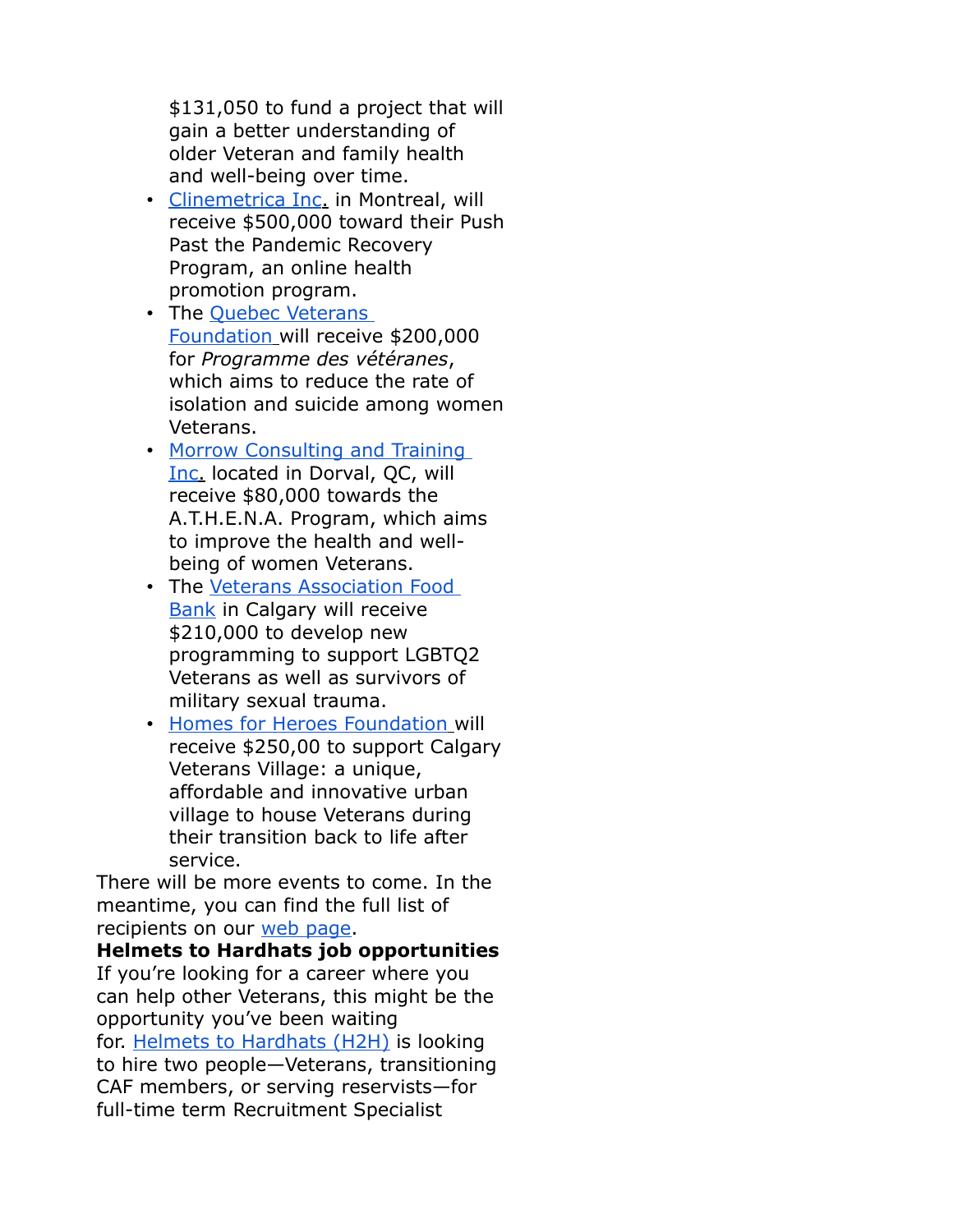positions.

If hired, your focus would be on creating and implementing recruitment strategies for women and LGBTQ2+ Veterans who are transitioning to a career in trades. You would also be developing skilled trade packages for clients and Veteran organizations across Canada and providing transition counselling and support services. Some of the skills needed for these positions are:

- a strong knowledge of the LGBTQ+ community and the Women in Trades programs
- the ability to build relationships with stakeholders, including Board members and external partners, and
- discretion in handling sensitive or confidential matters.

Knowledge of the Canadian Veteran community, experience in non-profit organizations and being bilingual would be assets. **Closing date: 18 February 2022.**

H2H is a registered not for profit organization providing opportunities in the construction and related industries for Veterans and is collaborating with the Rainbow Veterans of Canada on this initiative. For more information, visit the [job posting.](https://emails.engagementhq.com/ls/click?upn=9vcdD193qA8wVAWAMcxkDbibz3CZFToZikMG9SOMRDoGjfNFCFaQ0ANpZ5B-2BFwFH2Ut6O-2BtISDbLMmoqZ8ZqAZio-2BiPMEup1ETKUTXYl6F5YdywAU89CCczWmP-2FpLjOv0uqVCwuY9q9xfEu3-2B1s3SMBuN2XoeaCfCG3B6C-2BMCnk5cTdbjZD7IIRoZ-2B5azxZkHu9iQ8yvHphI5DOZgX-2FPlQME9p6WVuPCl7SMZ62ifJKlmFYpb40Ekaa7YvwLOqrTs-2BOb9Owgvir-2BLDna8dA-2Fvaot3nH35Ubhe7j5yprWFkQZNK2M-2BV4p2If-2Fq0X-2B9JXV5V9f_Qr-2FEWZZ2NSxEuYyz1vGYovtWkAk6eSF1GO3rpwK32i08-2FbwVB1-2BCpm8Ts67KVEP6eWqbrwGFqBPKGJGl17o-2B4glCZ5bxiG6x-2BPRe2ph1yPqgbSF9cwu2x22KHhatCZV1ubkZRLvBAEJiY4kSrIGCGtEUJsMMWyjFuOB4DrqlkWM83Hhladi0JNlMY3NoigK03rBF-2BhHbaaGesWrNkCFUDXpAkUjp53EUXeS5cQdOYRJkaB3vaMc1EaGNaBhMV2q8SdiZphXLtaoCwguzPc0dig-3D-3D)

### **Helping military spouses find jobs**

Relocating military members can be hard on their spouses, who might need to find a new job. The Department of National Defence's Military Spouse Employment Initiative (MSEI) supports spouses and common-law partners to find employment in the federal public service.

The MSEI has recently expanded by adding new kinds of jobs, which are accessible to hiring managers from Government of Canada departments and agencies. These include: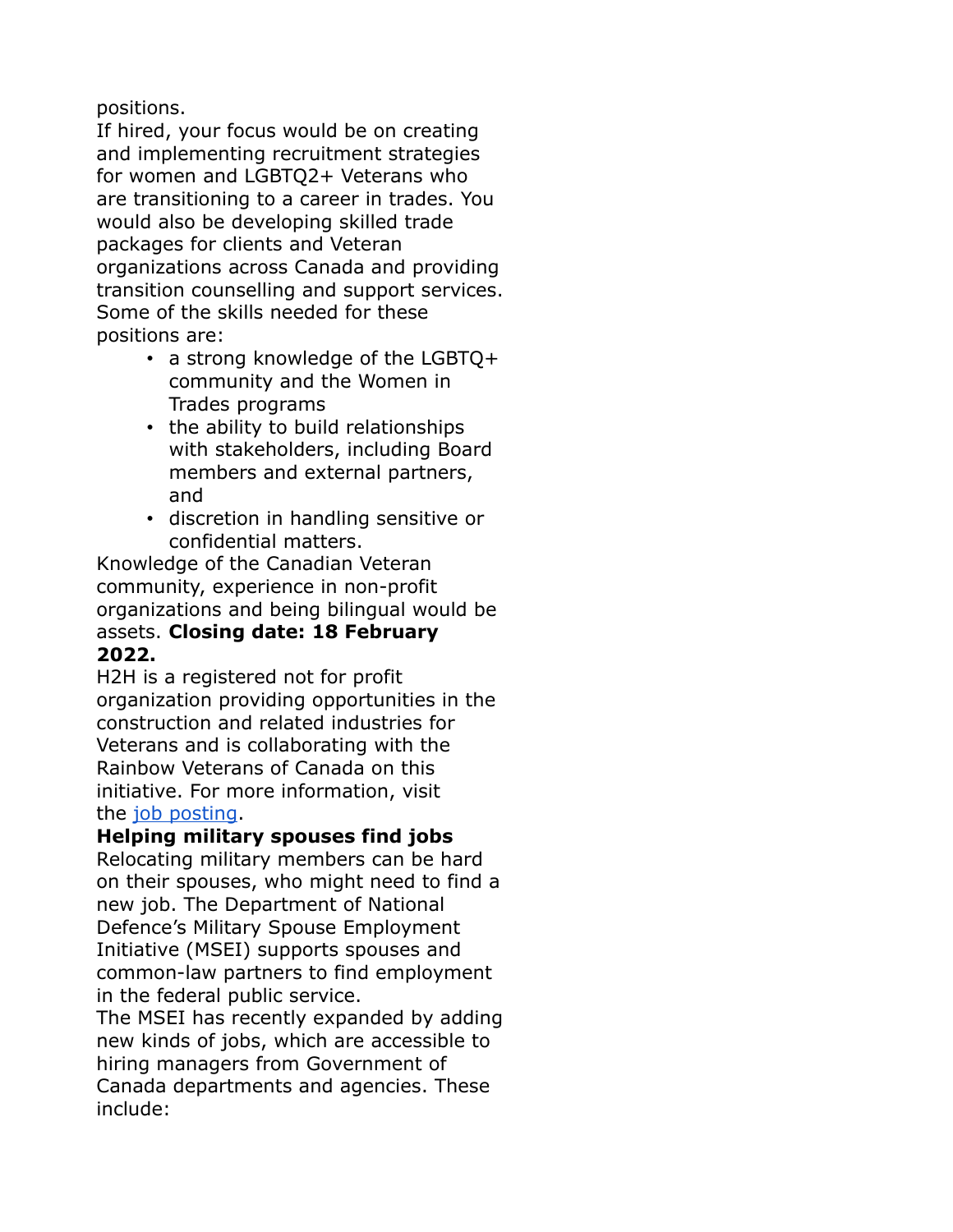- information management
- programming and development
- health services, including nurses, psychologists and social workers
- communications and public relations
- office administration
- social science services
- human resources.

If you are a military spouse or a commonlaw partner looking for employment, we encourage you to [apply today.](https://emails.engagementhq.com/ls/click?upn=9vcdD193qA8wVAWAMcxkDRo-2FI5vPOikXXVlkPgkrSz6j-2Fi1b96VE5cxafZQC8WaSrPOIxPx7qFI3wH7zh3yEiMMyDYrZeSIWCqjuVfDR-2FacnU3iUulExh2Lf2iTYwTfg2P3cvQGGPmR0LERnzZqCnvm6BBeSEc4ekd8VBOBOhs8al51fMD8d92wPkBvb7PA4Qr202-2F5yc2A3iKYdH-2Bonp4E03xEElFRMbwyD0wXYj6xd1F4Ri6t24wk7Lla8v4Wc0lA-2F2wVTmqUL6x1GScGYMod5f0BTQAoiJxtlbxfAbKM07FDfAEmcs2pScd5Pre5FoNTls4e5sRBK-2FndqlPaO8g-3D-3DuTmF_Qr-2FEWZZ2NSxEuYyz1vGYovtWkAk6eSF1GO3rpwK32i08-2FbwVB1-2BCpm8Ts67KVEP6xnuedbdlGBEbnbaMxAddOFq6F-2B-2BhEzBvPuRZ0yWjBQv07cx9Gj7yeOOgZoUqzegq5jYBrsK9t5fmPCq8MmGGyshaTfippeSZMHEwPmilFEurc63vFRWYXkuouMiJ114loVADTPaG1YE8j-2FSViHe1bM-2F7hJwHH538XwXzPtXUho4y-2FSQb8vkBe7hlQdln5CM89NOr5HkCY69DcOj2LhnUnQ-3D-3D) For more information, visit the Military

[Spouse Employment Initiative website.](https://emails.engagementhq.com/ls/click?upn=9vcdD193qA8wVAWAMcxkDfFWY01gcORJHqAJwNrnZqovne0nIJmHSiabwVQJNrnXY95pORdxhzavZZV1WTg7BxZgTjrc-2FHZu5bSCrVd5d-2BQIjArFNzsy99t80G-2B7TxH3gGIIdacIyjLue4ODD-2FcWdLc8g1U0RAoWIlBJ7Ac-2BrpjnYrxFPkuERL-2FDedKf9K8JbgNtXvy-2FDrMtv5GN23CdweVQ-2B0Kr6nWclTKidR9vOg-2BlJxrFWgx5II4RKTXaxaQefSzt-2FurrlUx1VUS1wKosRJp2PLYtahrVCeeShoH32-2FJewmGnP2HWF6yQCiTVNrIA2HwQgQf7n8-2BP98JHnje7hVeGL1Cnh3d9qVXnych519-2FPcLg3X1vx6Ntl5-2FmDlrJk7sU6W34QoP7w8Tvc5OeqgpBpRDoBdiCckLhUqdPkU-2BA-3Dn1uq_Qr-2FEWZZ2NSxEuYyz1vGYovtWkAk6eSF1GO3rpwK32i08-2FbwVB1-2BCpm8Ts67KVEP6Ib5qykPZoLuwiVLbQGOpYfAxEx36dvyfHZj73Phz5Xld4hs2Fwyxh4HKYkolO2O9XchNJP7W44XrzB2eG0pxR-2FoliZSsYqubJSAVIhACVf5JpXL0vz1TMHuK3Y5OLgugj-2Fcu4y7iEf6rpiEnMZh7ZLx4P4wjZdC8e8oxw2mtRmgaWeSwYU-2BGtU4jbH-2F0-2F1VRAwznobEllUbk-2F2EgvvkhTA-3D-3D)

#### **New supports for Veterans who experienced sexual misconduct during service**

Veterans who experienced sexual misconduct during service can now access support from the [Sexual Misconduct](https://emails.engagementhq.com/ls/click?upn=9vcdD193qA8wVAWAMcxkDfFWY01gcORJHqAJwNrnZqovne0nIJmHSiabwVQJNrnX2yyNcI97eBba5zydBeZSjqntM7-2BY-2BT-2F8Ki2SmT-2BfAhDzA1-2FpFa5pMEht8VVONiKCpq-2FdFuBFoFQ1u3eHSvKZ7FKixtBJNIewIm76fMkX0-2FYck2tbhUDbj4vEA3PcvEABuNIz-2Fz-2Bin56uurAs88mBnEte-2FoPO5Ks4zgoLu2LrO00OeEJZl9SbAvol1B-2FZ2qN4s94mJsL6KyCUUgAbhaK9RE3dsNn0hwYlB5FzjWWAQHQG6KMH-2BaEJ16Z7L47tjnUxDCDxYrdtuqPMTlQxg0wsGiXqJIiPkx5G1vHMvJRfWUM96zi82Ef5LiCoigM9d6cWY5cmPlq7g9ou1DuRSsUSZ-2B-2Fi2T0eiCg-2B6MVYmVEGEG9y5qHse4U9PxoSpzWvPYb1hjHB_Qr-2FEWZZ2NSxEuYyz1vGYovtWkAk6eSF1GO3rpwK32i08-2FbwVB1-2BCpm8Ts67KVEP6ciSQnwsZIL-2BkvSp25JpxXmI2cgafOkodXi6iPY6fe8j6j-2FEN8upWu8K6hBO7q1S4sIprToT7Wb4eILPTCWWgHfVaZS05TVlbbTsToDbqoPDN-2FQxHYSyIIE353eOKPQ8BfTGzxbJcuFk1h-2BGT6bsWpNvVbhSYiYjbeAR5TUvY9CFOn984dcHrCl8LT-2Fa7vxNPBVQji2rmpQTb8Idj5LQybw-3D-3D)  [Response Centre \(SMRC\).](https://emails.engagementhq.com/ls/click?upn=9vcdD193qA8wVAWAMcxkDfFWY01gcORJHqAJwNrnZqovne0nIJmHSiabwVQJNrnX2yyNcI97eBba5zydBeZSjqntM7-2BY-2BT-2F8Ki2SmT-2BfAhDzA1-2FpFa5pMEht8VVONiKCpq-2FdFuBFoFQ1u3eHSvKZ7FKixtBJNIewIm76fMkX0-2FYck2tbhUDbj4vEA3PcvEABuNIz-2Fz-2Bin56uurAs88mBnEte-2FoPO5Ks4zgoLu2LrO00OeEJZl9SbAvol1B-2FZ2qN4s94mJsL6KyCUUgAbhaK9RE3dsNn0hwYlB5FzjWWAQHQG6KMH-2BaEJ16Z7L47tjnUxDCDxYrdtuqPMTlQxg0wsGiXqJIiPkx5G1vHMvJRfWUM96zi82Ef5LiCoigM9d6cWY5cmPlq7g9ou1DuRSsUSZ-2B-2Fi2T0eiCg-2B6MVYmVEGEG9y5qHse4U9PxoSpzWvPYb1hjHB_Qr-2FEWZZ2NSxEuYyz1vGYovtWkAk6eSF1GO3rpwK32i08-2FbwVB1-2BCpm8Ts67KVEP6ciSQnwsZIL-2BkvSp25JpxXmI2cgafOkodXi6iPY6fe8j6j-2FEN8upWu8K6hBO7q1S4sIprToT7Wb4eILPTCWWgHfVaZS05TVlbbTsToDbqoPDN-2FQxHYSyIIE353eOKPQ8BfTGzxbJcuFk1h-2BGT6bsWpNvVbhSYiYjbeAR5TUvY9CFOn984dcHrCl8LT-2Fa7vxNPBVQji2rmpQTb8Idj5LQybw-3D-3D)

Individuals can call the Response and Support line 24/7, toll-free at 1-844-750-1648 to speak to an SMRC counsellor. These support counsellors will:

- explain how the centre can help
- provide supportive counselling and guidance
- describe available options
- facilitate referrals to CAF, provincial, territorial and community-based support resources
- devote the necessary time and attention to every conversation.

Veterans can also get continuing support and assistance from a dedicated Response and Support Program coordinator. This person can provide personal services that may include:

- information and referrals to resources and services
- advocacy to help you meet your needs
- accompaniment to appointments,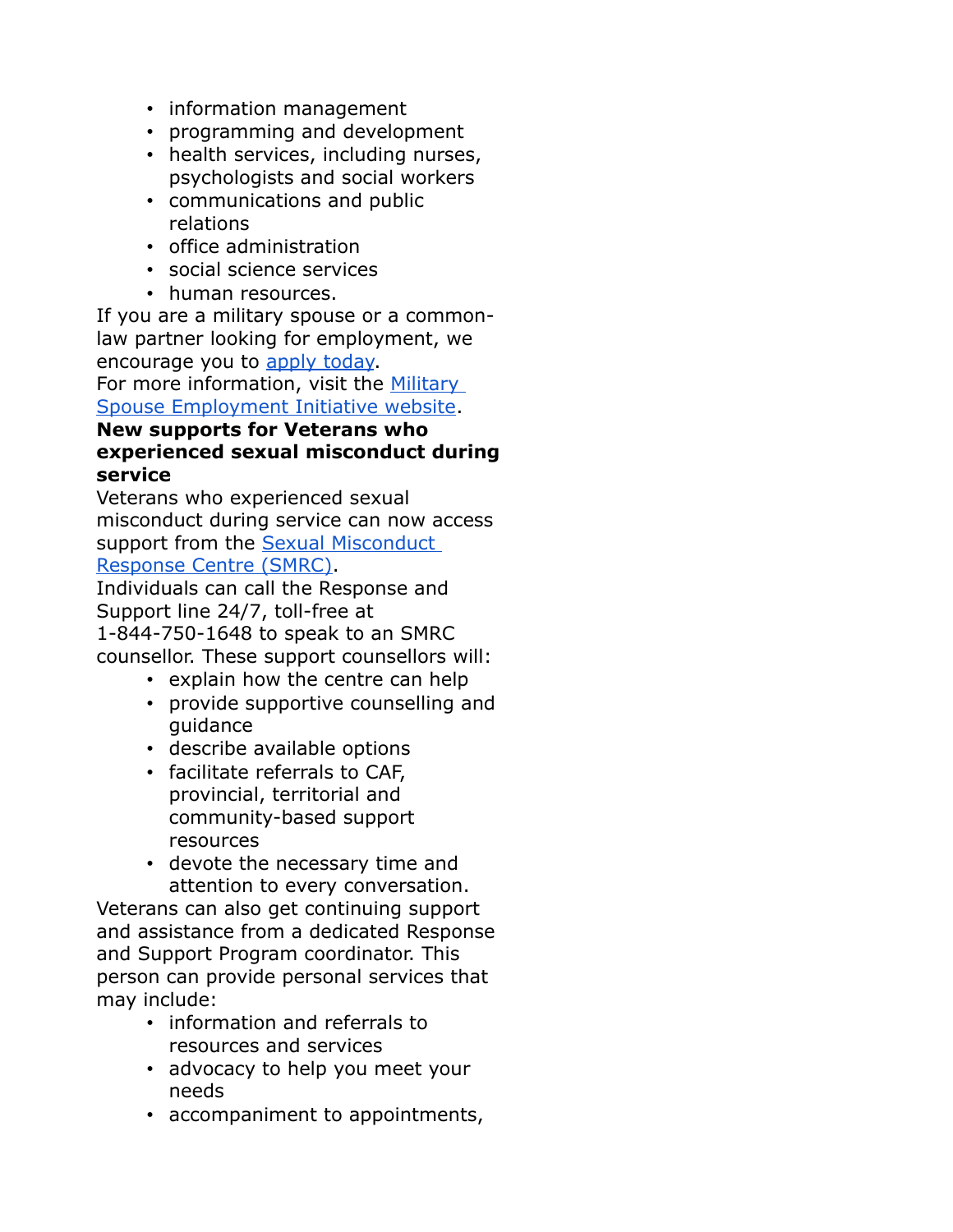meetings and proceedings

• assistance with workplace arrangements.

Callers can choose to remain anonymous, and counselling is available in either English or French.

For more information, please visit the SMRC [website.](https://emails.engagementhq.com/ls/click?upn=9vcdD193qA8wVAWAMcxkDfFWY01gcORJHqAJwNrnZqovne0nIJmHSiabwVQJNrnX2yyNcI97eBba5zydBeZSjqntM7-2BY-2BT-2F8Ki2SmT-2BfAhDzA1-2FpFa5pMEht8VVONiKCpq-2FdFuBFoFQ1u3eHSvKZ7FKixtBJNIewIm76fMkX0-2FbbvSLqe5d1vTh2PEdWFUGndPcbHmb88J-2BxG-2B3VUyVg4s9Cocx2ji9cTjQMSzFCXp6PlduapvozIS6nAP1hS2AJKkG0jlHh4pf83MYeT-2B6-2FACx7Bc0aXgyGHLO3jKujdNYxpwfrgvm-2FR5raeH3QmXeXzpWs-2Bl3g6u9AsTswg2LvdFoUtnmzLTaltdIwZHRSOr8-3DZz2w_Qr-2FEWZZ2NSxEuYyz1vGYovtWkAk6eSF1GO3rpwK32i08-2FbwVB1-2BCpm8Ts67KVEP6zOvod-2BtI5IxWzZ04YV8OidGFRyFnnL2VVlFBq-2BUIBgFJjqKJ5-2BQLXuCpzBbDdw2H7q0I8sZ7w0fMkXUc7kTgg-2BsPL8txOktrUx3zzIAHTnYvgHV2TPh6wBtrHPQhidAcpkmEEUAbzcDEAJQYwjl7jOPOrJQM4XOZvSHH-2BfyuXUfy8VwmsebehLCLegbzw2j42UbdLS-2FR4Wev8bHSdkFVUQ-3D-3D)

#### **Veteran story: Laurie White Former Mountie writes her memoir to offer hope**

Former RCMP officer Laurie White shared her story in a book, *10-33: An Officer Down Steps Back Up*.

Laurie White is a former member of the Royal Canadian Mounted Police with a powerful story to tell.

So she told it, in a book. *10-33: An Officer Down Steps Back Up* is Laurie White's story about her journey: the hard work she did after losing a leg in the line of duty to return to her RCMP career, her community and herself.

Laurie shared her story to show the person behind the uniform, to increase awareness, empathy and compassion for the physical and mental health challenges of disabilities, and to offer hope. [Read the full story of Laurie's injury and](https://emails.engagementhq.com/ls/click?upn=9vcdD193qA8wVAWAMcxkDVIHwbevMrQOoPXLdn6t48oRBwJfD1RT8zZKAwF9-2FitQm9yTsdAFGj3qLx0EZ-2B1lOQ17OT-2BujjiXIxn7YC5aawnvBTXDsDO9jIj9i7HDWZUV-2F2XK-2BKzMsQi1Uby108cRNGS6Nq3f-2B-2BlYtMr1jpk5uqOkASwWU05quFUGR3CeX77Gs-2F5bNzGiSrjfCBqf-2B-2B3-2BexAzSj6WsSJ3BRq4NIQ-2BScPAVZ4llMA1R6QSes-2FuvFeRx6tn_Qr-2FEWZZ2NSxEuYyz1vGYovtWkAk6eSF1GO3rpwK32i08-2FbwVB1-2BCpm8Ts67KVEP6-2FaLv5-2FeHCIqvD5Tc3r5mBYTVl4p9gKqyVJa9IeUZxf6kvyjrftnl8k4b8pqtRe3DzZKaXMGcAO6-2F-2FJfmBfd-2FkAyd0yE-2FZeH1cBxDpr-2F8-2BV-2B4mM5DYyRcV4eWpdZx5tTQQ5p5PLry-2FkhhGBvEFy3o4i8Bh3IK0JBd0YUPY0h4cEav-2F8XSbJ9wkhUMypaW2Xk00e0OQw7bxNFlZN3v84dtjw-3D-3D)   [journey back to her career.](https://emails.engagementhq.com/ls/click?upn=9vcdD193qA8wVAWAMcxkDVIHwbevMrQOoPXLdn6t48oRBwJfD1RT8zZKAwF9-2FitQm9yTsdAFGj3qLx0EZ-2B1lOQ17OT-2BujjiXIxn7YC5aawnvBTXDsDO9jIj9i7HDWZUV-2F2XK-2BKzMsQi1Uby108cRNGS6Nq3f-2B-2BlYtMr1jpk5uqOkASwWU05quFUGR3CeX77Gs-2F5bNzGiSrjfCBqf-2B-2B3-2BexAzSj6WsSJ3BRq4NIQ-2BScPAVZ4llMA1R6QSes-2FuvFeRx6tn_Qr-2FEWZZ2NSxEuYyz1vGYovtWkAk6eSF1GO3rpwK32i08-2FbwVB1-2BCpm8Ts67KVEP6-2FaLv5-2FeHCIqvD5Tc3r5mBYTVl4p9gKqyVJa9IeUZxf6kvyjrftnl8k4b8pqtRe3DzZKaXMGcAO6-2F-2FJfmBfd-2FkAyd0yE-2FZeH1cBxDpr-2F8-2BV-2B4mM5DYyRcV4eWpdZx5tTQQ5p5PLry-2FkhhGBvEFy3o4i8Bh3IK0JBd0YUPY0h4cEav-2F8XSbJ9wkhUMypaW2Xk00e0OQw7bxNFlZN3v84dtjw-3D-3D)

## **My VAC Account**

### **Check in on your well-being**

Many know that health is an important part of well-being. But did you know that it is just one of [seven domains of well-being?](https://emails.engagementhq.com/ls/click?upn=9vcdD193qA8wVAWAMcxkDVIHwbevMrQOoPXLdn6t48okuQXB3lE6ZZra2sNra3XqQYIhqPJW0FYXKg2Br3Q2XBQ-2Ff5bWPlnmqlGN45EwJiInDv1LYKEQfyBKn3GbFPwcxJehP0owqKcThVJ2eMGJiqzdzl-2FwEg6WlpVwD-2BBL-2Fs0KOxDu0KA-2FxYQuTTr6thz1ZisI-2BZ4KvAlp1imUwu1QnQobJ3Ty-2Bx4vC25-2BF6hAve-2FQ-2FL1h6mKyOdd-2F9R4cS5msIiz5ehnjEapAb1Gbr4EpAw-3D-3DpmJh_Qr-2FEWZZ2NSxEuYyz1vGYovtWkAk6eSF1GO3rpwK32i08-2FbwVB1-2BCpm8Ts67KVEP6yhYCfLSCfKQyLiuZS-2BDG7vlBYQXEtzDYtBs-2F2ALFKV5oYx3hWWFfMmAB9RMaJgLQm5ARMz1XZhCALgVSWo32NdLaQWvro1y1riv9CHF4Ra-2Bz6ThZDSlZ7SkK5kxFT31AT9yN8U2HpS8exKON5xG9GW2d1IaRvCP8v1qHF5OokUZiiZ0u5DLJ92mWefIr-2F10baDXRdBEP0SaSbjAN2Lttmw-3D-3D) You don't have to take care of your wellbeing alone. Supports are available to assist.

If you are a current or former member of the CAF or RCMP, the new My Well-being Check-in Tool can help you gauge your overall well-being, identify where you may need support, and learn about specific services and benefits that may help you. So, how does it work?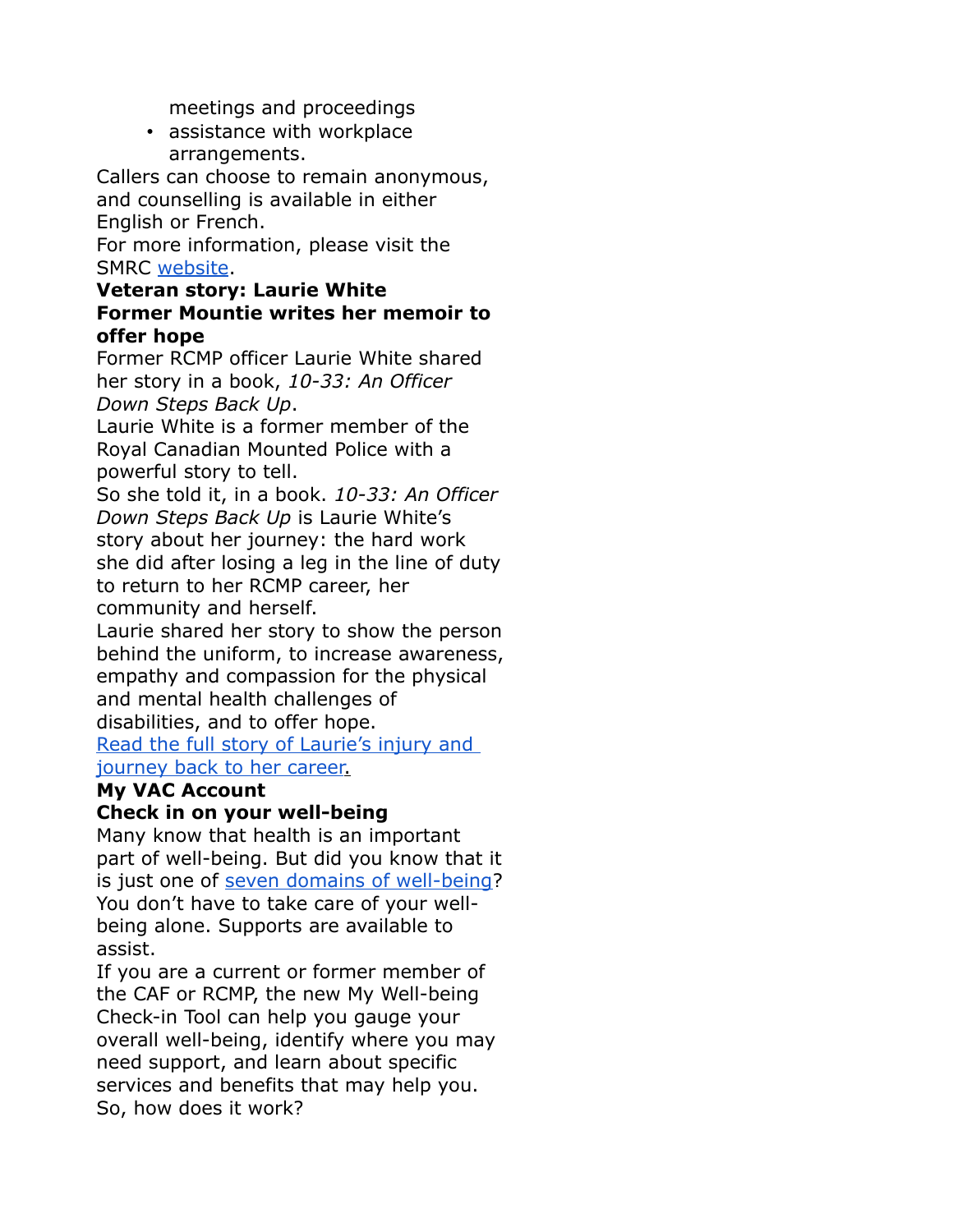- Access the My Well-being Check-in Tool by logging into [My VAC](https://emails.engagementhq.com/ls/click?upn=9vcdD193qA8wVAWAMcxkDVIHwbevMrQOoPXLdn6t48rFhdYDTIA9fjgnOPd4MYwVAGTs1F8DICke3VPBGUu4-2BGcOCTrOydFFCCGegk5QUMQ5AO-2FyWDDJ8TeNMA3CvYicXwlWHb5O3pDu7DgqBiQSZpZhHfnrSobD0qPJXqiOcw6fZpuVHpRE4zZxZn3FZbX0Z9D-2BgzawZMCp8igA4vfWiEWycpgPyk0qNBo0byY1wIIgoB-2BMqmeKm0rezrSCrcFZiVjO_Qr-2FEWZZ2NSxEuYyz1vGYovtWkAk6eSF1GO3rpwK32i08-2FbwVB1-2BCpm8Ts67KVEP6IC8x9FNA5-2BoOANmcueqKmkWZEKjkmITA4lsP9XzoGvKN1jr2ii3IFWJfY5sGTitL5B0SdS9JPbwCTHp6Hmh3et1crUdwFCEblr0vuAbVfx4SLCd14vhPt67xRa2FcFL2DUhvghV4yu-2BlH0B4qTX-2BFc44agDGuRY0Jy-2BIeP8UBCBCHzDbO2qWM32IBWJXGk-2B2k4OYcdfxJBMJs1C5u0eaEQ-3D-3D)  [Account,](https://emails.engagementhq.com/ls/click?upn=9vcdD193qA8wVAWAMcxkDVIHwbevMrQOoPXLdn6t48rFhdYDTIA9fjgnOPd4MYwVAGTs1F8DICke3VPBGUu4-2BGcOCTrOydFFCCGegk5QUMQ5AO-2FyWDDJ8TeNMA3CvYicXwlWHb5O3pDu7DgqBiQSZpZhHfnrSobD0qPJXqiOcw6fZpuVHpRE4zZxZn3FZbX0Z9D-2BgzawZMCp8igA4vfWiEWycpgPyk0qNBo0byY1wIIgoB-2BMqmeKm0rezrSCrcFZiVjO_Qr-2FEWZZ2NSxEuYyz1vGYovtWkAk6eSF1GO3rpwK32i08-2FbwVB1-2BCpm8Ts67KVEP6IC8x9FNA5-2BoOANmcueqKmkWZEKjkmITA4lsP9XzoGvKN1jr2ii3IFWJfY5sGTitL5B0SdS9JPbwCTHp6Hmh3et1crUdwFCEblr0vuAbVfx4SLCd14vhPt67xRa2FcFL2DUhvghV4yu-2BlH0B4qTX-2BFc44agDGuRY0Jy-2BIeP8UBCBCHzDbO2qWM32IBWJXGk-2B2k4OYcdfxJBMJs1C5u0eaEQ-3D-3D) and answer eight quick questions.
- Based on your answers, the tool will identify where you may need support and generate a list of suggested actions.
- If your responses show you need support, it will direct you to contact VAC, the CAF or the RCMP to discuss your results. If you do, be sure to advise that you have completed the My Well-Being Check-In Tool, since you're the only person who can see your responses and recommendations.

Visit your [My VAC Account](https://emails.engagementhq.com/ls/click?upn=9vcdD193qA8wVAWAMcxkDVIHwbevMrQOoPXLdn6t48rFhdYDTIA9fjgnOPd4MYwVAGTs1F8DICke3VPBGUu4-2BGcOCTrOydFFCCGegk5QUMQ5AO-2FyWDDJ8TeNMA3CvYicXwlWHb5O3pDu7DgqBiQSZpZhHfnrSobD0qPJXqiOcw6fZpuVHpRE4zZxZn3FZbX0Z9D-2BgzawZMCp8igA4vfWiEWycpgPyk0qNBo0byY1wIIgoB-2BMqmeKm0rezrSCrcFZTOZD_Qr-2FEWZZ2NSxEuYyz1vGYovtWkAk6eSF1GO3rpwK32i08-2FbwVB1-2BCpm8Ts67KVEP6SbcpePK6ystb0zl4Z3xnpKS4rudeU09s6GYjRECHVLyYrZ4BwRPC6WOl7UYs3owxjzyqKdIdXN-2FrV7ULzwIeqVo60HyRASFbW5Qe45zy7hAywDPjs7iJ-2BokYrR4sw30nI0FIwhRl-2Fgyi1f4NZWQwxgJWbAcDTsoHXMLX8JBcVwHYd4sUjTklKBJfUfgx43wICxP3HQ7kszR7ooiFLDa-2FAA-3D-3D) to learn more and check out the My Well-being Check-in Tool today.

Do you know other Veterans, family members or others who would benefit from the information in this newsletter? Feel free to share it with them. Thank you Percy

# **Visual Impairment**

This chapter provides criteria for assessing permanent impairment from entitled conditions which result in loss of visual acuity, a visual field defect or other miscellaneous condition(s) of the eye.

### **Introduction**

Impairment from malignant conditions of the eye is rated within [Chapter 18,](https://www.veterans.gc.ca/eng/services/after-injury/disability-benefits/benefits-determined/table-of-disabilities/ch-18-2006) Malignant Impairment. Follow the steps contained within the Malignant Impairment chapter.

### **Rating Tables**

This chapter contains three "Loss of Function", one "Other Impairment" table and two figures which may be used to rate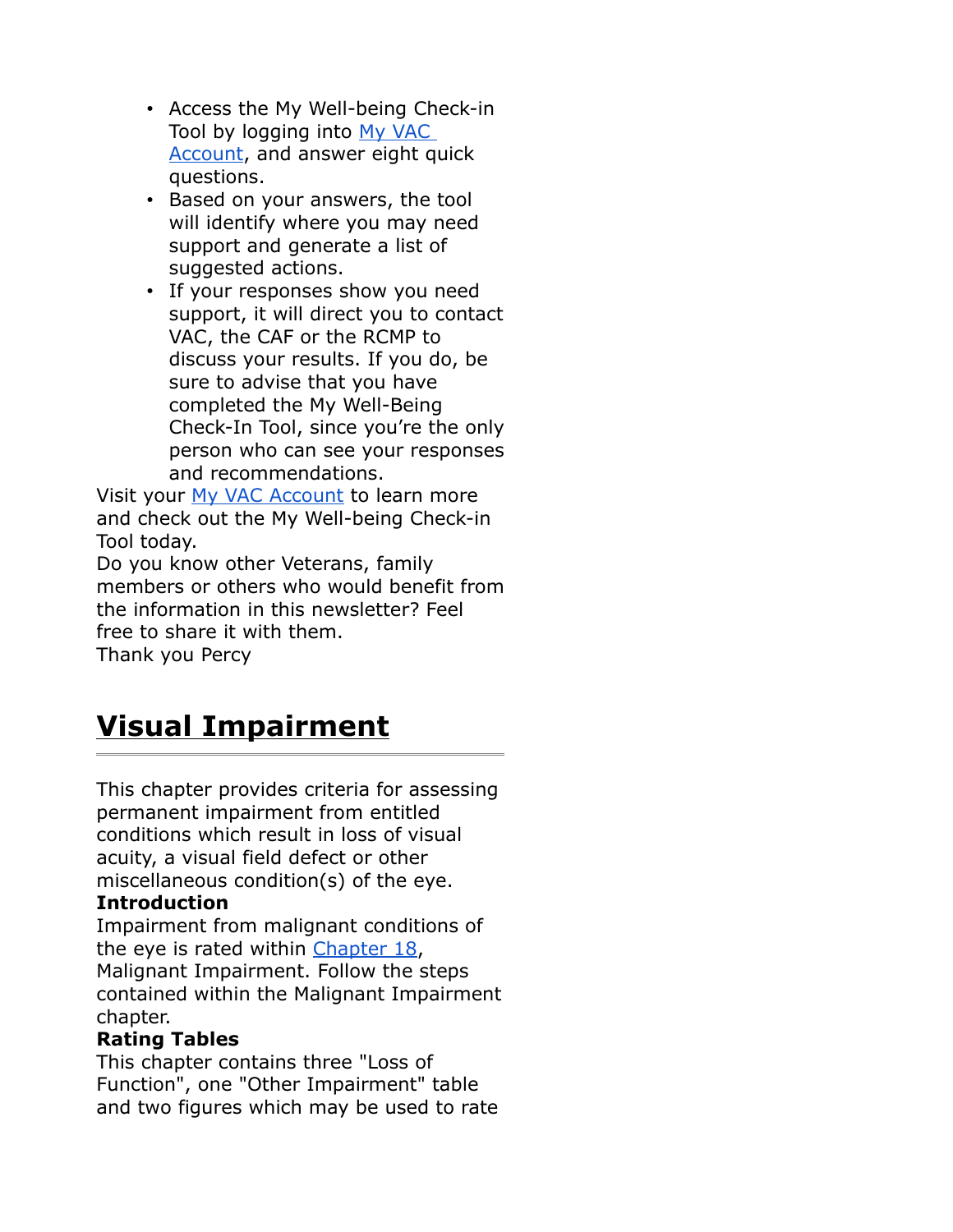### entitled visual conditions. The tables within this chapter are:

| <b>Table</b>     | <b>Loss of Function</b>                              | Other<br>Impairment                                                                         |
|------------------|------------------------------------------------------|---------------------------------------------------------------------------------------------|
| Table 8.1        | Loss of Function<br>- Visual Acuity                  | This table is<br>used to rate<br>impairment from<br>loss of visual<br>acuity.               |
| Table 8.2        | Loss of Function<br>- Visual Field                   | This table is<br>used to rate<br>impairment from<br>loss of visual<br>field.                |
| Table 8.3        | Loss of Function<br>- Miscellaneous<br><b>Visual</b> | This table is<br>used to rate<br>impairment from<br>miscellaneous<br>visual<br>conditions.  |
| Table 8.4        | Other<br>Impairment -<br>Ocular                      | This table is<br>used to rate<br>impairment from<br>ocular<br>conditions.                   |
| <b>Figure 8A</b> | Esterman Grid -<br>Left Eye                          | This figure is<br>used to rate<br>impairment from<br>visual field loss<br>in the left eye.  |
| <b>Figure 8B</b> | Esterman Grid -<br><b>Right Eye</b>                  | This figure is<br>used to rate<br>impairment from<br>visual field loss<br>in the right eye. |

# **Visual Acuity**

[Table 8.1](https://www.veterans.gc.ca/eng/health-support/physical-health-and-wellness/compensation-illness-injury/disability-benefits/benefits-determined/table-of-disabilities/ch-08-2006#t01) is used to rate impairment from eye conditions which result in a loss of visual acuity.

Visual acuity describes the ability of the eye to perceive details in the environment. Visual acuity is measured for near and distance but for the purposes of [Table](https://www.veterans.gc.ca/eng/health-support/physical-health-and-wellness/compensation-illness-injury/disability-benefits/benefits-determined/table-of-disabilities/ch-08-2006#t01) [8.1](https://www.veterans.gc.ca/eng/health-support/physical-health-and-wellness/compensation-illness-injury/disability-benefits/benefits-determined/table-of-disabilities/ch-08-2006#t01) and for further discussion in this Chapter, visual acuity will refer **only** to best corrected distance acuity. This is measured when wearing glasses or contact lenses, if required. No additional rating is given for wearing corrective lenses. All visual acuity within the chapter will be expressed in Snellen Notation (i.e. 6/6; 20/20).

A chart for converting Snellen Notation from metric to standard measurement is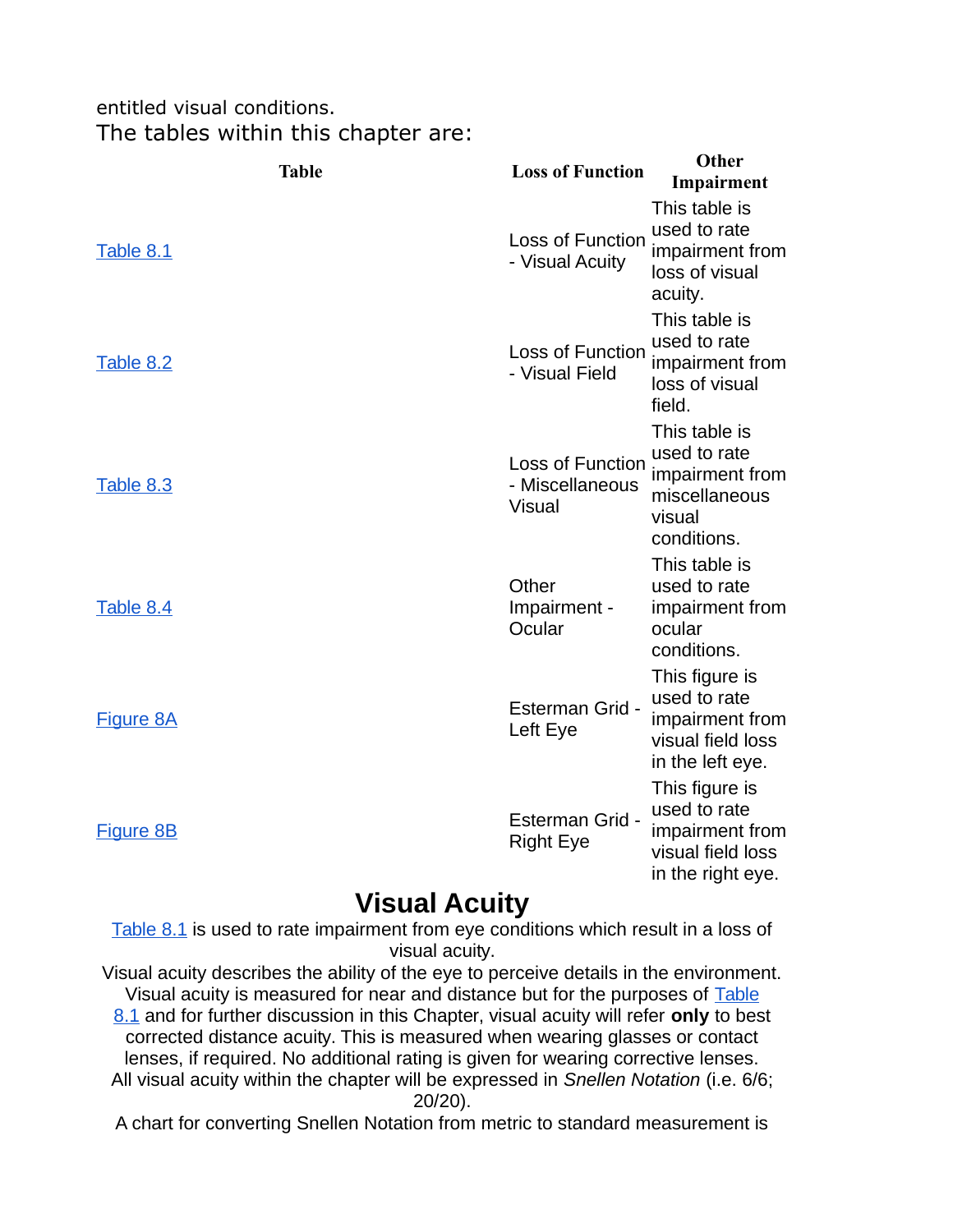#### found with [Table 8.1.](https://www.veterans.gc.ca/eng/health-support/physical-health-and-wellness/compensation-illness-injury/disability-benefits/benefits-determined/table-of-disabilities/ch-08-2006#t01)

Visual acuity at the 20/200 level is sometimes referred to as "legal blindness". This term is a misnomer because ninety percent of persons who are said to be "legally blind" are not totally blind, but have what should be described as severe vision loss. Normal vision is a binocular function meaning that both eyes contribute to the function of sight. If an entitled condition affects only one eye the visual impairment is said to be *monocular*. However, for the purposes of assessment in this Table, all visual impairments are expressed in terms of binocular visual impairment by assuming the vision in the non-entitled eye is normal (i.e. 6/6 or 20/20). Impairment of entitled amblyopia is rated on the best corrected distance visual acuity at service discharge.

A medical impairment of 35 is given for enucleation of the eye. A medical impairment of 26 for the total loss of vision in the eye and a medical impairment of 9 for the loss of the eye.

## **Visual Field**

[Table 8.2](https://www.veterans.gc.ca/eng/health-support/physical-health-and-wellness/compensation-illness-injury/disability-benefits/benefits-determined/table-of-disabilities/ch-08-2006#t02) is used to rate impairment from eye conditions which result in loss of visual field.

Visual field testing measures the functional ability of the eye to detect objects in the periphery of the visual environment. Visual fields can be affected in entitled conditions such as glaucoma, optic atrophy, retrobulbar neuritis, and retinitis pigmentosa.

Clinically, most field tests are limited to the central 30 degrees of vision as this is the most important area for diagnostic purposes. For VAC pension/award purposes, this may disadvantage certain Members/Veterans/Clients. Whenever possible, a 60 degree visual field test will be used.

The preferred method for measuring visual field defects is the Esterman Monocular Functional Test. This test determines a result which corresponds to the monocular field loss assessment. Other manual or automated field tests may be used (e.g. Goldman Visual Field Plots, Bjerrum Screen, Allergan Humphrey Computerized Method or Tangent Screen Testing).

- If the field has been defined by a manual method such as a Bjerrum screen with a 5/1000 white target or a Humphrey bowl at 10dB or less, a transparency of the Esterman grid is placed over the map of the visual field. Those dots that fall wholly or partially within the area of field loss are counted, and the number of dots so counted is to be taken as the monocular assessment for the field loss of that eye.
	- If the field has been defined by the Humphrey computerized method, a pseudoisopter is drawn to include all dots of intensity of 10dB or less. A transparency of an appropriate Esterman grid is placed over the area and all dots which fall wholly or partially within the area of the visual field loss are counted. The number of dots so counted is the monocular assessment of the field loss of that eye.
- If a Kinetic Goldman Visual Field Test is used, the isopter produced by the III - 4e stimulus is used to determine the visual field loss. Using an appropriate Esterman grid that covers exactly the central 60 degrees of the Goldman Field, count the dots within the area that represents the visual field loss. The number of counted dots is the monocular field loss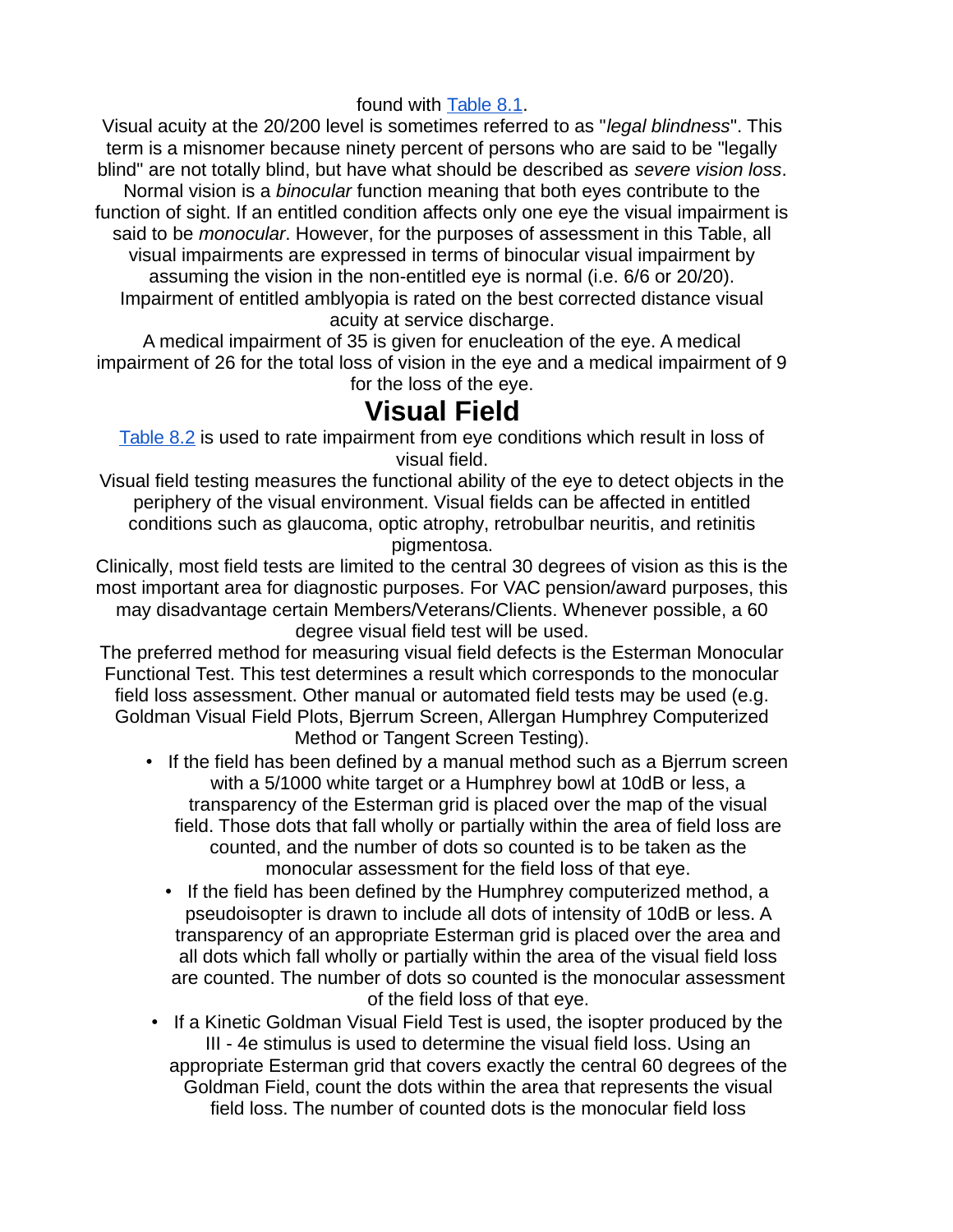assessment for that eye.

If a method other than those identified above is used to determine visual field loss, the case will be rated on individual merits.

# **Loss of Function - Visual Acuity**

[Table 8.1](https://www.veterans.gc.ca/eng/health-support/physical-health-and-wellness/compensation-illness-injury/disability-benefits/benefits-determined/table-of-disabilities/ch-08-2006#t01) is used to rate impairment where the loss of function relates to visual acuity. Only one rating may be selected. If more than one rating is applicable the ratings are **compared** and the **highest** selected.

If more than one condition with visual acuity effects is to be rated from [Table 8.1,](https://www.veterans.gc.ca/eng/health-support/physical-health-and-wellness/compensation-illness-injury/disability-benefits/benefits-determined/table-of-disabilities/ch-08-2006#t01) the conditions are bracketed for assessment purposes.

When **both** eyes have an entitled decrease in visual acuity, the monocular visual acuity rating for the **better** eye is plotted on the horizontal axis and the monocular visual acuity rating for the **worse** eye is plotted on the vertical axis of [Table 8.1.](https://www.veterans.gc.ca/eng/health-support/physical-health-and-wellness/compensation-illness-injury/disability-benefits/benefits-determined/table-of-disabilities/ch-08-2006#t01) The

value at the intersection point is the binocular visual acuity impairment rating. When only **one** eye has an entitled decrease in visual acuity, the monocular visual acuity rating in that eye is converted to a binocular visual acuity rating using [Table](https://www.veterans.gc.ca/eng/health-support/physical-health-and-wellness/compensation-illness-injury/disability-benefits/benefits-determined/table-of-disabilities/ch-08-2006#t01) [8.1.](https://www.veterans.gc.ca/eng/health-support/physical-health-and-wellness/compensation-illness-injury/disability-benefits/benefits-determined/table-of-disabilities/ch-08-2006#t01) The monocular visual acuity rating for the non-entitled eye is assumed to be normal (i.e. "6/6" or "20/20" ) even if there is a loss of visual acuity in that eye. This value is plotted along the horizontal axis of  $Table 8.1$ . The monocular visual acuity rating for the entitled eye is plotted on  $Table 8.1$  along the vertical axis. The value at the intersection point is the binocular visual acuity impairment rating.

When entitled visual acuity conditions result in permanent impairment of other organ systems, a consequential entitlement decision is required. If awarded, the resulting impairment of that organ system(s) will be rated using the applicable body system specific table(s).

If non-entitled conditions or conditions rated within another chapter/table of the Table of Disabilities are contributing to the overall impairment, then the Partially Contributing Table (PCT) must be applied to arrive at the rating which is due to the entitled condition(s) rated within this table.

# **Loss of Function - Visual Field**

[Table 8.2](https://www.veterans.gc.ca/eng/health-support/physical-health-and-wellness/compensation-illness-injury/disability-benefits/benefits-determined/table-of-disabilities/ch-08-2006#t02) is used to rate impairment where the loss of function relates to visual field. Only one rating may be selected. If more than one rating is applicable the ratings are **compared** and the **highest** selected.

If more than one condition with visual field effects is to be rated from [Table 8.2,](https://www.veterans.gc.ca/eng/health-support/physical-health-and-wellness/compensation-illness-injury/disability-benefits/benefits-determined/table-of-disabilities/ch-08-2006#t02) the conditions are bracketed for assessment purposes.

When **both** eyes have an entitled decrease in visual field, the monocular field loss assessment for the **better** eye is plotted on the horizontal axis and the monocular field loss assessment for the **worse** eye is plotted on the vertical axis of [Table 8.2.](https://www.veterans.gc.ca/eng/health-support/physical-health-and-wellness/compensation-illness-injury/disability-benefits/benefits-determined/table-of-disabilities/ch-08-2006#t02)

The value at the intersection point is the binocular visual field impairment rating. When only **one** eye has an entitled decrease in visual field, the monocular field loss assessment for that eye is converted to a binocular visual field rating using [Table](https://www.veterans.gc.ca/eng/health-support/physical-health-and-wellness/compensation-illness-injury/disability-benefits/benefits-determined/table-of-disabilities/ch-08-2006#t02) [8.2.](https://www.veterans.gc.ca/eng/health-support/physical-health-and-wellness/compensation-illness-injury/disability-benefits/benefits-determined/table-of-disabilities/ch-08-2006#t02) The monocular field loss assessment for the non-entitled eye is assumed to be normal (i.e. "0") even if there is a loss of visual field in that eye. This value is plotted along the horizontal axis of [Table 8.2.](https://www.veterans.gc.ca/eng/health-support/physical-health-and-wellness/compensation-illness-injury/disability-benefits/benefits-determined/table-of-disabilities/ch-08-2006#t02) The monocular field loss assessment for the entitled eye is plotted on  $Table 8.2$  along the vertical axis. The value at the

intersection point is the binocular visual field impairment rating.

When entitled visual field conditions result in permanent impairment of other organ systems, a consequential entitlement decision is required. If awarded, the resulting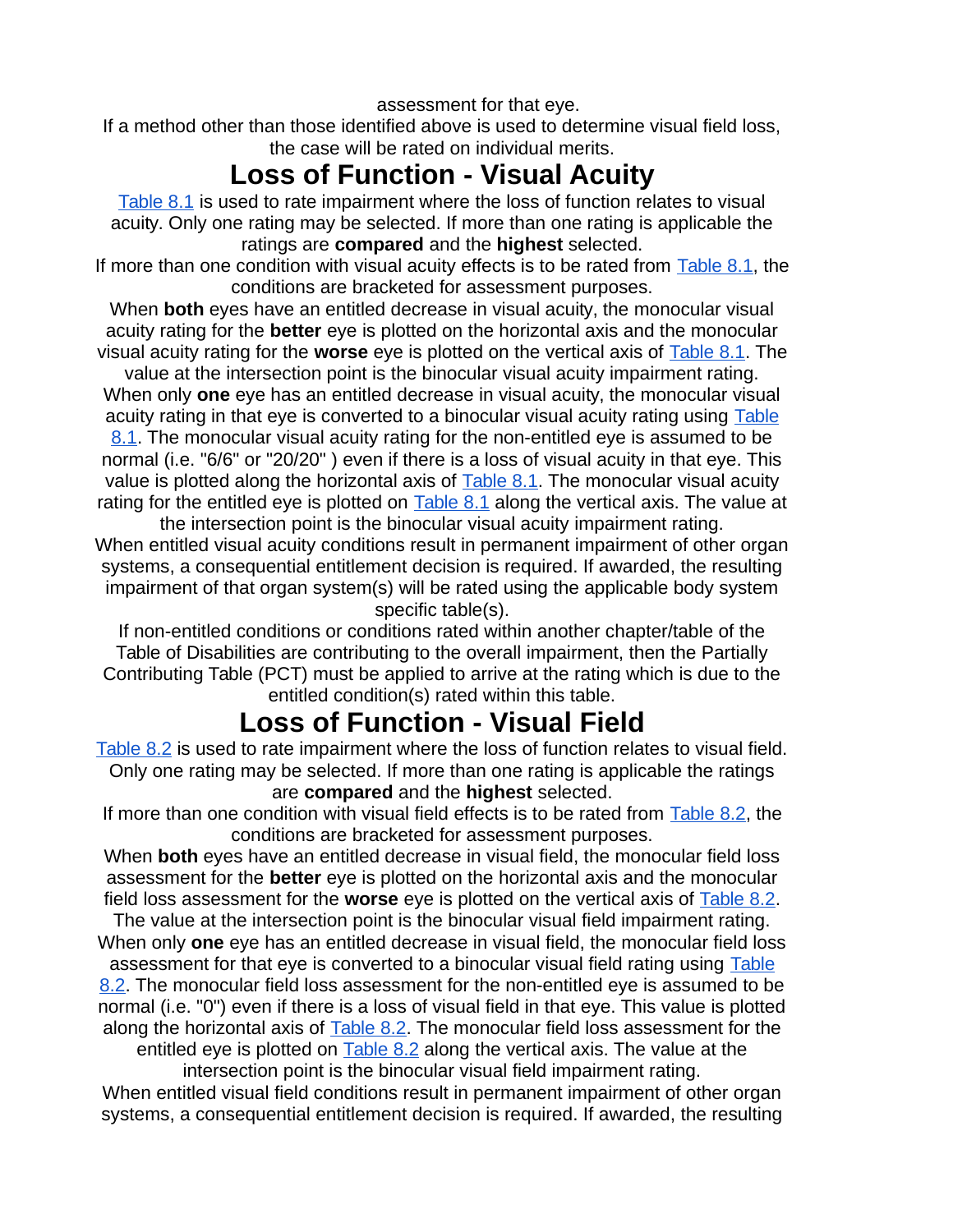impairment of that organ system(s) will be rated using the applicable body system specific table(s).

If non-entitled conditions or conditions rated within another chapter/table of the Table of Disabilities are contributing to the overall impairment, then the PCT must be applied to arrive at the rating which is due to the entitled condition(s) rated within this table.

# **Loss of Function - Miscellaneous Visual**

[Table 8.3](https://www.veterans.gc.ca/eng/health-support/physical-health-and-wellness/compensation-illness-injury/disability-benefits/benefits-determined/table-of-disabilities/ch-08-2006#t03) is used to rate impairment from miscellaneous eye conditions. Only one rating may be selected for each entitled condition. If more than one rating is applicable for an entitled condition, the ratings are **compared** and

#### the **highest** selected.

When entitled miscellaneous visual conditions result in permanent impairment of other organ systems, a consequential entitlement decision is required. If awarded, the resulting impairment of that organ system(s) will be rated using the applicable body system specific table(s).

If non-entitled conditions or conditions rated within another chapter/table of the Table of Disabilities are contributing to the overall impairment, then the PCT must be applied to arrive at the rating which is due to the entitled condition(s) rated within this table.

## **Other Impairment - Ocular**

[Table 8.4](https://www.veterans.gc.ca/eng/health-support/physical-health-and-wellness/compensation-illness-injury/disability-benefits/benefits-determined/table-of-disabilities/ch-08-2006#t04) is used to rate impairment from ocular conditions. Only one rating may be selected for each entitled condition. If more than one rating is applicable for an entitled condition, the ratings are **compared** and the **highest** selected. Any impairment for disfigurement caused by enucleation is included in the impairment rating. No additional impairment rating is considered from the [Chapter](https://www.veterans.gc.ca/eng/services/after-injury/disability-benefits/benefits-determined/table-of-disabilities/ch-22-2006) [22,](https://www.veterans.gc.ca/eng/services/after-injury/disability-benefits/benefits-determined/table-of-disabilities/ch-22-2006) Skin Impairment.

When entitled ocular conditions result in permanent impairment of other organ systems, a consequential entitlement decision is required. If awarded, the resulting impairment of that organ system(s) will be rated using the applicable body system specific table(s).

If non-entitled conditions or conditions rated within another chapter/table of the Table of Disabilities are contributing to the overall impairment, then the PCT must be applied to arrive at the rating which is due to the entitled condition(s) rated within

this table.

## **Table 8.1 - Loss of Function - Visual Activity**

#### [PDF Version](https://www.veterans.gc.ca/pdf/dispen/tod2006/8_1.pdf)

When **both** eyes have an entitled decrease in visual acuity, the monocular visual acuity rating for the **better** eye is plotted on the horizontal axis and the monocular visual acuity rating for the **worse** eye is plotted on the vertical axis of Table 8.1. The

value at the intersection point is the binocular visual acuity impairment rating. When only **one** eye has an entitled decrease in visual acuity, the monocular visual acuity rating in that eye is converted to a binocular visual acuity rating using Table

8.1. The monocular visual acuity rating for the non-entitled eye is assumed to be normal (i.e. "6/6" or "20/20" ) even if there is a loss of visual acuity in that eye. This value is plotted along the horizontal axis of Table 8.1. The monocular visual acuity rating for the entitled eye is plotted on Table 8.1 along the vertical axis. The value at

the intersection point is the binocular visual acuity impairment rating.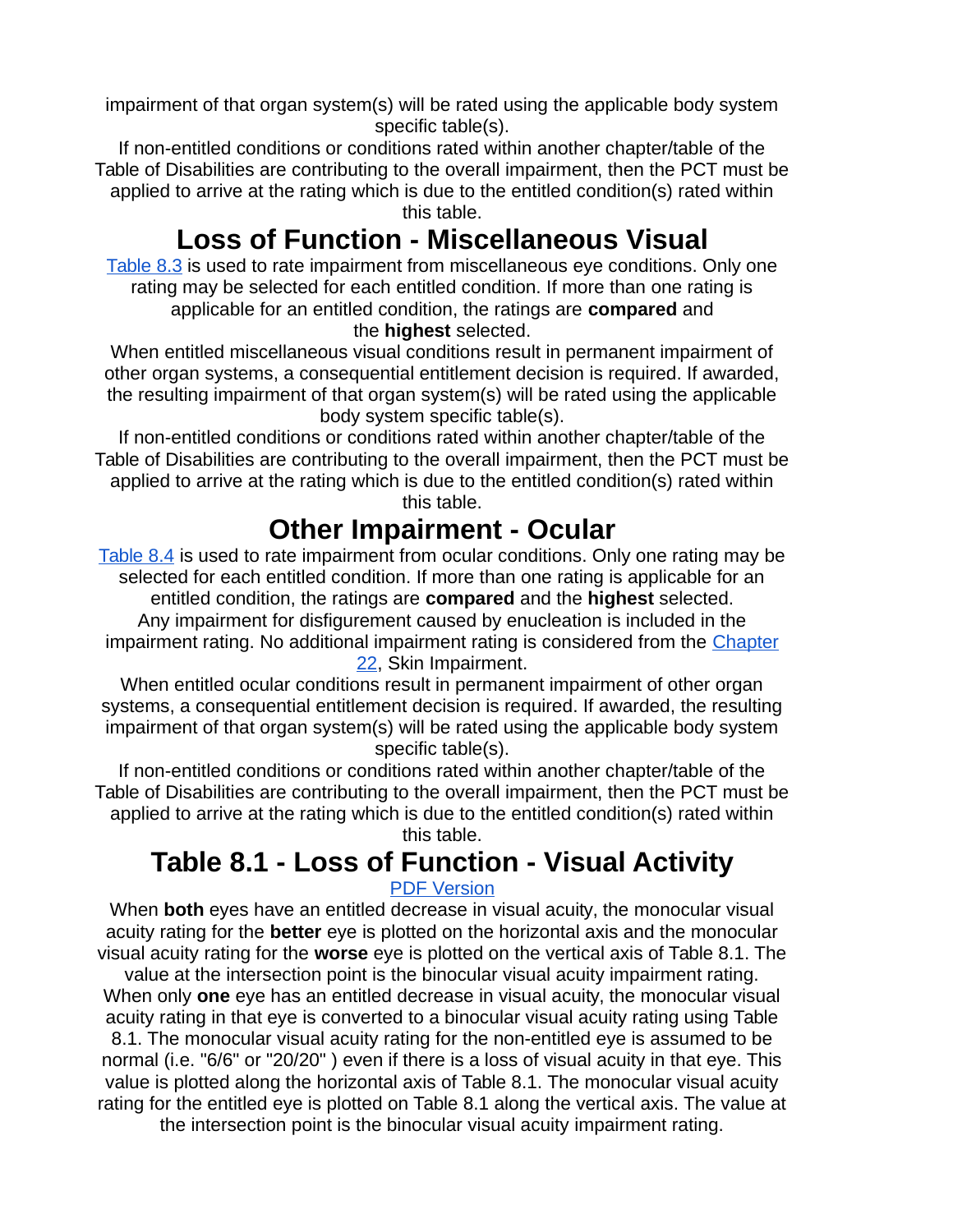## **Steps to Determine Visual Acuity Assessment**

- Step 1: Determine the rating from  $Table 8.1$  (Loss of Function Visual Acuity).
	- Plot the monocular visual acuity loss for the worse eye along the vertical axis.
	- Plot the monocular visual acuity loss for the better eye along the horizontal axis.

The point of intersection of the two axis indicates the binocular visual acuity impairment.

Note: If only one eye is entitled or if only one eye has a visual acuity impairment then the monocular impairment for the second eye is determined to be normal (i.e.6/6 or 20/20) even if there is a loss of visual acuity in that eye.

- Step 2: Does the Partially Contributing Table apply? If **yes**, apply to the rating at Step 1.
	- Step 3: Determine the Quality of Life rating.
	- Step 4: Add the ratings at Step 2 and Step 3.
	- Step 5: If partial entitlement exists, apply to the rating at Step 4. This is the Disability Assessment.

## **Table 8.2 - Loss of Function - Visual Field**

### [PDF Version](https://www.veterans.gc.ca/pdf/dispen/tod2006/8_2.pdf)

When both eyes have an entitled decrease in visual field, the monocular field loss assessment for the better eye is plotted on the horizontal axis and the monocular field loss assessment for the worse eye is plotted on the vertical axis of Table 8.2.

The value at the intersection point is the binocular visual field impairment rating. When only one eye has an entitled decrease in visual field, the monocular field loss assessment for that eye is converted to a binocular visual field rating using **Table 8.2**. The monocular field loss assessment for the non-entitled eye is assumed to be normal (i.e. "0") even if there is a loss of visual field in that eye. This value is plotted along the horizontal axis of Table 8.2. The monocular field loss assessment for the entitled eye is plotted on Table 8.2 along the vertical axis. The value at the

intersection point is the binocular visual field impairment rating.

Central scotoma is rated on individual merits.

# **Steps to Determine Visual Field Assessment**

- Step 1: Determine the rating from [Table 8.2](https://www.veterans.gc.ca/eng/health-support/physical-health-and-wellness/compensation-illness-injury/disability-benefits/benefits-determined/table-of-disabilities/ch-08-2006#t02) (Loss of Function Visual Field).
	- Plot the monocular visual field loss for the worse eye along the vertical axis.
	- Plot the monocular visual field loss for the better eye along the horizontal axis.

The point of intersection of the two axis indicates the binocular visual field impairment.

Note: If only one eye is entitled or if only one eye has a visual field impairment then the monocular impairment for the second eye is determined to be normal (i.e. "0") even if there is a loss of visual field in that eye.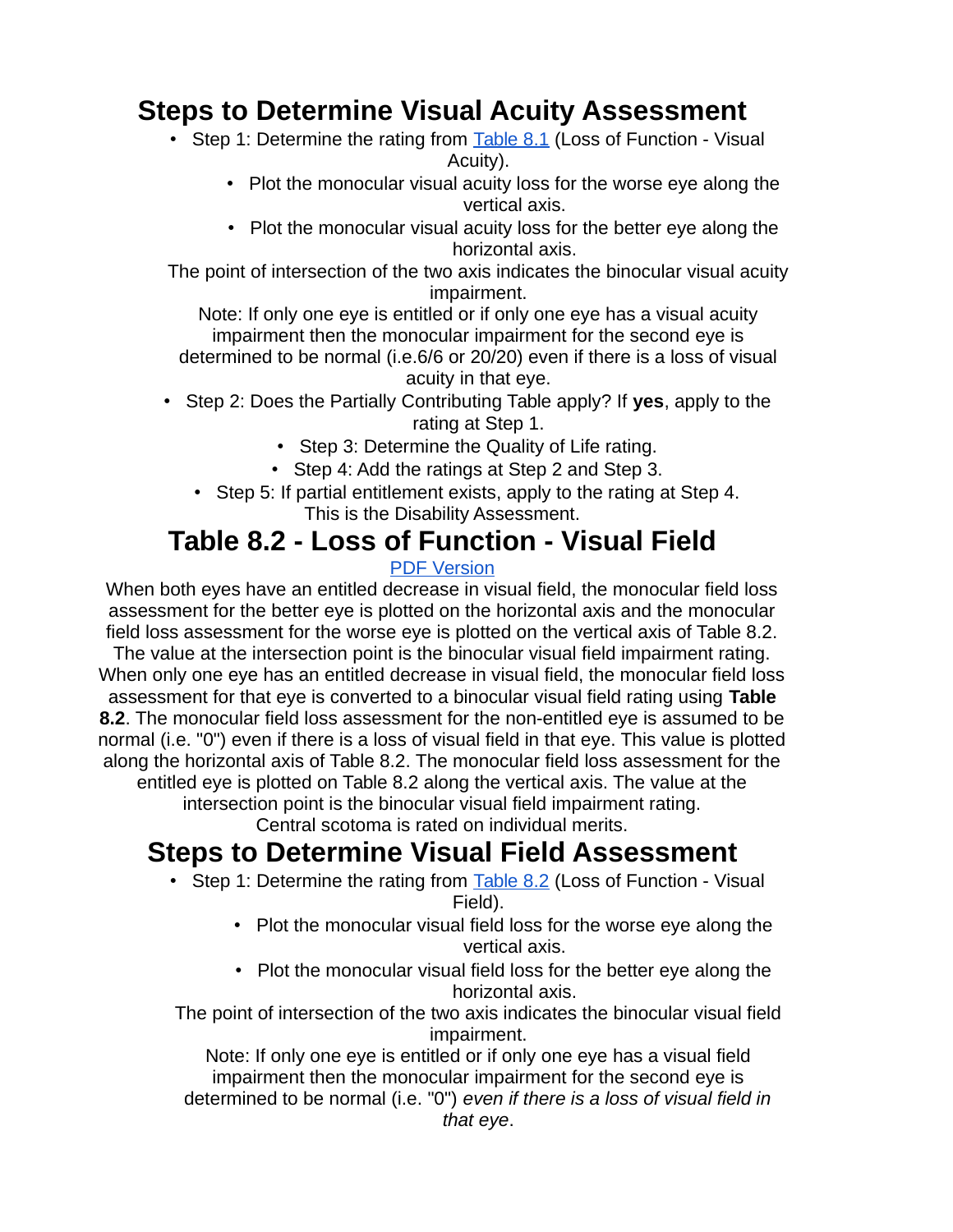- Step 2: Does the Partially Contributing Table apply? If **yes**, apply to the rating at Step 1.
	- Step 3: Determine the Quality of Life rating.
	- Step 4: Add the ratings at Step 2 and Step 3.
	- Step 5: If partial entitlement exists, apply to the rating at Step 4.

This is the Disability Assessment.

## **Table 8.3 - Loss of Function - Miscellaneous**

Only one rating may be given for each entitled condition. If more than one rating is applicable for an entitled condition, the ratings are **compared** and the **highest** selected.

In order for a rating to be established, all criteria designated at that rating level must be met.

Table 8.3 - Loss of Function - Miscellaneous

| <b>Visual Disturbance Criteria</b>                               | Rating |
|------------------------------------------------------------------|--------|
| Nystagmus without diplopia                                       | 0      |
| Cataract with no loss of visual acuity                           | 0      |
| Glaucoma (unilateral or bilateral) without loss of visual fields | 2      |
| <b>Bilateral or Unilateral intraocular lens</b>                  | 0      |
| Bilateral aphakia                                                | 5      |
| Unilateral aphakia                                               | 10     |
| Diplopia* one direction of sideways gaze                         | 10     |
| Diplopia* all directions of upward gaze                          | 10     |
| Diplopia* all directions of downward gaze                        | 15     |
| Diplopia* both directions of sideways gaze                       | 15     |
| Diplopia* all directions of gaze                                 | 25     |

\* Diplopia in the above table refers to a diplopia that is not fully correctable with prism.

# **Table 8.4 - Other Impairment - Ocular**

One rating is selected from Table 8.4 for each entitled condition. If more than one rating is applicable, the ratings are compared and the highest rating is selected as the Table 8.4 rating.

Each bullet (•) represents one criterion. In order for a rating to be established, all criteria designated at that rating level must be met.

Table 8.4 - Other Impairment - Ocular

| Rating | Criteria                                                                                                                          |
|--------|-----------------------------------------------------------------------------------------------------------------------------------|
| Nil    | • Occasional conjunctivitis (less than 6 episodes per year); or<br>• Pterygium (non-operated).                                    |
| Two    | • Intermittent conjunctivitis (6 or more episodes per year); or<br>• Pterygium, reoccurring or needing operative intervention; or |